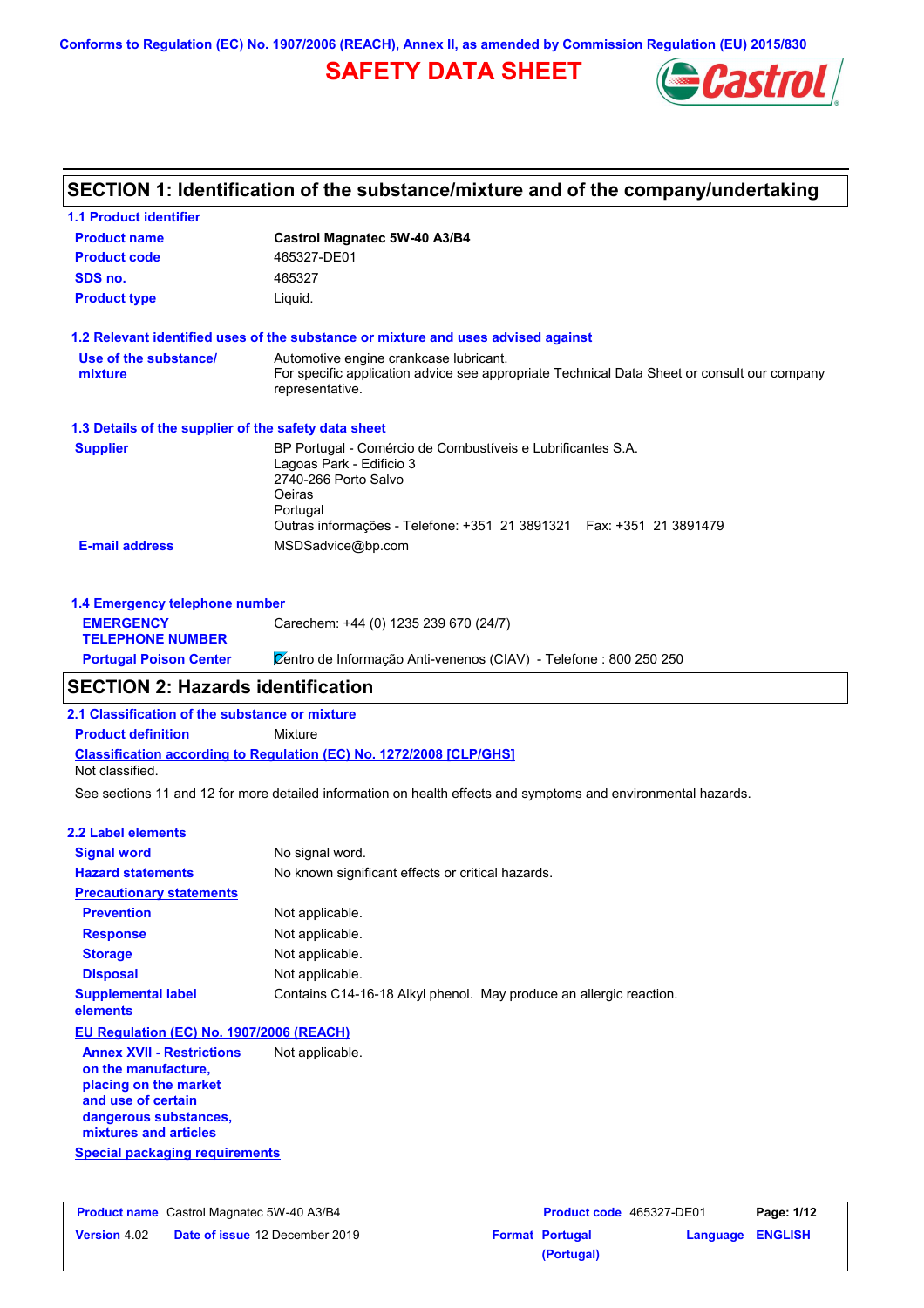# **SECTION 2: Hazards identification**

| <b>Containers to be fitted</b><br>with child-resistant<br>fastenings                                                                                                                                              | Not applicable.                                                                                                                                                                                                                 |  |  |
|-------------------------------------------------------------------------------------------------------------------------------------------------------------------------------------------------------------------|---------------------------------------------------------------------------------------------------------------------------------------------------------------------------------------------------------------------------------|--|--|
| <b>Tactile warning of danger</b>                                                                                                                                                                                  | Not applicable.                                                                                                                                                                                                                 |  |  |
| 2.3 Other hazards                                                                                                                                                                                                 |                                                                                                                                                                                                                                 |  |  |
| <b>Results of PBT and vPvB</b><br>assessment                                                                                                                                                                      | Product does not meet the criteria for PBT or vPvB according to Regulation (EC) No. 1907/2006.<br>Annex XIII.                                                                                                                   |  |  |
| <b>Product meets the criteria</b><br>This mixture does not contain any substances that are assessed to be a PBT or a vPvB.<br>for PBT or vPvB according<br>to Regulation (EC) No.<br><b>1907/2006, Annex XIII</b> |                                                                                                                                                                                                                                 |  |  |
| Other hazards which do<br>not result in classification                                                                                                                                                            | Defatting to the skin.<br><b>USED ENGINE OILS</b><br>Used engine oil may contain hazardous components which have the potential to cause skin<br>cancer.<br>See Toxicological Information, section 11 of this Safety Data Sheet. |  |  |

## **SECTION 3: Composition/information on ingredients**

**3.2 Mixtures**

Mixture **Product definition**

| Chemically modified base oil Proprietary performance additives.         |                                                                                                |               |                                               |             |
|-------------------------------------------------------------------------|------------------------------------------------------------------------------------------------|---------------|-----------------------------------------------|-------------|
| <b>Product/ingredient</b><br>name                                       | <b>Identifiers</b>                                                                             | $\frac{9}{6}$ | <b>Regulation (EC) No.</b><br>1272/2008 [CLP] | <b>Type</b> |
| Lubricating oils (petroleum), C20-50,<br>hydrotreated neutral oil-based | REACH #: 01-2119474889-13 ≥50 - ≤75<br>EC: 276-738-4<br>CAS: 72623-87-1<br>Index: 649-483-00-5 |               | Not classified.                               | $[2]$       |
| Lubricating oils (petroleum), C20-50,<br>hydrotreated neutral oil-based | REACH #: 01-2119474889-13 ≥25 - ≤50<br>EC: 276-738-4<br>CAS: 72623-87-1<br>Index: 649-483-00-5 |               | Asp. Tox. 1, H304                             | [1] [2]     |
| Distillates (petroleum), solvent-refined<br>heavy paraffinic            | REACH #: 01-2119488706-23 ≤3<br>$EC: 265-090-8$<br>CAS: 64741-88-4<br>Index: 649-454-00-7      |               | Not classified.                               | $[2]$       |
| Lubricating oils                                                        | REACH #: 01-2119495601-36 ≤3<br>EC: 278-012-2<br>CAS: 74869-22-0<br>Index: 649-484-00-0        |               | Not classified.                               | $[2]$       |
|                                                                         |                                                                                                |               |                                               |             |

### **See Section 16 for the full text of the H statements declared above.**

**Type** 

[1] Substance classified with a health or environmental hazard

[2] Substance with a workplace exposure limit

[3] Substance meets the criteria for PBT according to Regulation (EC) No. 1907/2006, Annex XIII

[4] Substance meets the criteria for vPvB according to Regulation (EC) No. 1907/2006, Annex XIII

[5] Substance of equivalent concern

[6] Additional disclosure due to company policy

Occupational exposure limits, if available, are listed in Section 8.

## **SECTION 4: First aid measures**

| 4.1 Description of first aid measures |                                                  |                                                                                                                                                                                                                                         |                            |  |  |
|---------------------------------------|--------------------------------------------------|-----------------------------------------------------------------------------------------------------------------------------------------------------------------------------------------------------------------------------------------|----------------------------|--|--|
| <b>Eye contact</b>                    |                                                  | In case of contact, immediately flush eyes with plenty of water for at least 15 minutes. Eyelids<br>should be held away from the eyeball to ensure thorough rinsing. Check for and remove any<br>contact lenses. Get medical attention. |                            |  |  |
| <b>Skin contact</b>                   |                                                  | Wash skin thoroughly with soap and water or use recognised skin cleanser. Remove<br>contaminated clothing and shoes. Wash clothing before reuse. Clean shoes thoroughly before<br>reuse. Get medical attention if irritation develops.  |                            |  |  |
| <b>Inhalation</b>                     |                                                  | If inhaled, remove to fresh air. Get medical attention if symptoms occur.                                                                                                                                                               |                            |  |  |
| <b>Ingestion</b>                      | symptoms occur.                                  | Do not induce vomiting unless directed to do so by medical personnel. Get medical attention if                                                                                                                                          |                            |  |  |
|                                       | <b>Product name</b> Castrol Magnatec 5W-40 A3/B4 | Product code 465327-DE01                                                                                                                                                                                                                | Page: 2/12                 |  |  |
| <b>Version 4.02</b>                   | Date of issue 12 December 2019                   | <b>Format Portugal</b><br>(Portugal)                                                                                                                                                                                                    | <b>ENGLISH</b><br>Language |  |  |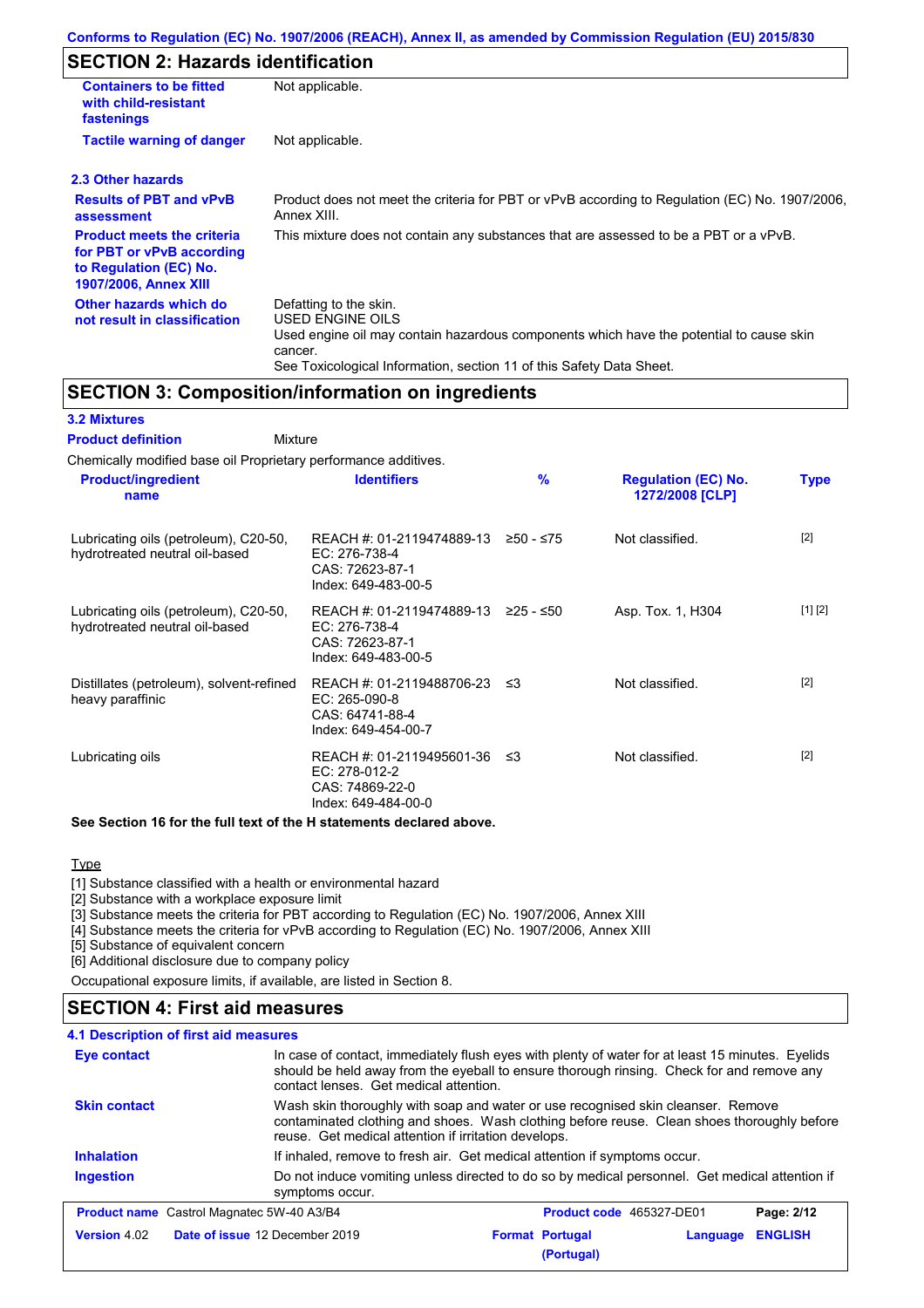|                                                                   | Conforms to Regulation (EC) No. 1907/2006 (REACH), Annex II, as amended by Commission Regulation (EU) 2015/830                                                                                                                                                                                                                                                    |
|-------------------------------------------------------------------|-------------------------------------------------------------------------------------------------------------------------------------------------------------------------------------------------------------------------------------------------------------------------------------------------------------------------------------------------------------------|
| <b>SECTION 4: First aid measures</b>                              |                                                                                                                                                                                                                                                                                                                                                                   |
| <b>Protection of first-aiders</b>                                 | No action shall be taken involving any personal risk or without suitable training.                                                                                                                                                                                                                                                                                |
|                                                                   | 4.2 Most important symptoms and effects, both acute and delayed                                                                                                                                                                                                                                                                                                   |
|                                                                   | See Section 11 for more detailed information on health effects and symptoms.                                                                                                                                                                                                                                                                                      |
| <b>Potential acute health effects</b>                             |                                                                                                                                                                                                                                                                                                                                                                   |
| <b>Inhalation</b>                                                 | Vapour inhalation under ambient conditions is not normally a problem due to low vapour<br>pressure.                                                                                                                                                                                                                                                               |
| <b>Ingestion</b>                                                  | No known significant effects or critical hazards.                                                                                                                                                                                                                                                                                                                 |
| <b>Skin contact</b>                                               | Defatting to the skin. May cause skin dryness and irritation.                                                                                                                                                                                                                                                                                                     |
| <b>Eye contact</b>                                                | No known significant effects or critical hazards.                                                                                                                                                                                                                                                                                                                 |
|                                                                   | Delayed and immediate effects as well as chronic effects from short and long-term exposure                                                                                                                                                                                                                                                                        |
| <b>Inhalation</b>                                                 | Overexposure to the inhalation of airborne droplets or aerosols may cause irritation of the<br>respiratory tract.                                                                                                                                                                                                                                                 |
| <b>Ingestion</b>                                                  | Ingestion of large quantities may cause nausea and diarrhoea.                                                                                                                                                                                                                                                                                                     |
| <b>Skin contact</b>                                               | Prolonged or repeated contact can defat the skin and lead to irritation and/or dermatitis.                                                                                                                                                                                                                                                                        |
| <b>Eye contact</b>                                                | Potential risk of transient stinging or redness if accidental eye contact occurs.                                                                                                                                                                                                                                                                                 |
|                                                                   | 4.3 Indication of any immediate medical attention and special treatment needed                                                                                                                                                                                                                                                                                    |
| <b>Notes to physician</b>                                         | Treatment should in general be symptomatic and directed to relieving any effects.                                                                                                                                                                                                                                                                                 |
| <b>SECTION 5: Firefighting measures</b>                           |                                                                                                                                                                                                                                                                                                                                                                   |
|                                                                   |                                                                                                                                                                                                                                                                                                                                                                   |
| 5.1 Extinguishing media<br><b>Suitable extinguishing</b><br>media | In case of fire, use foam, dry chemical or carbon dioxide extinguisher or spray.                                                                                                                                                                                                                                                                                  |
| <b>Unsuitable extinguishing</b><br>media                          | Do not use water jet. The use of a water jet may cause the fire to spread by splashing the<br>burning product.                                                                                                                                                                                                                                                    |
| 5.2 Special hazards arising from the substance or mixture         |                                                                                                                                                                                                                                                                                                                                                                   |
| <b>Hazards from the</b><br>substance or mixture                   | In a fire or if heated, a pressure increase will occur and the container may burst.                                                                                                                                                                                                                                                                               |
| <b>Hazardous combustion</b><br>products                           | Combustion products may include the following:<br>carbon oxides (CO, CO <sub>2</sub> ) (carbon monoxide, carbon dioxide)                                                                                                                                                                                                                                          |
|                                                                   |                                                                                                                                                                                                                                                                                                                                                                   |
| <b>5.3 Advice for firefighters</b>                                |                                                                                                                                                                                                                                                                                                                                                                   |
| <b>Special precautions for</b><br>fire-fighters                   | No action shall be taken involving any personal risk or without suitable training. Promptly<br>isolate the scene by removing all persons from the vicinity of the incident if there is a fire.                                                                                                                                                                    |
| <b>Special protective</b><br>equipment for fire-fighters          | Fire-fighters should wear appropriate protective equipment and self-contained breathing<br>apparatus (SCBA) with a full face-piece operated in positive pressure mode. Clothing for fire-<br>fighters (including helmets, protective boots and gloves) conforming to European standard EN<br>469 will provide a basic level of protection for chemical incidents. |
| <b>SECTION 6: Accidental release measures</b>                     |                                                                                                                                                                                                                                                                                                                                                                   |
|                                                                   | 6.1 Personal precautions, protective equipment and emergency procedures                                                                                                                                                                                                                                                                                           |
| For non-emergency<br>personnel                                    | No action shall be taken involving any personal risk or without suitable training. Evacuate<br>surrounding areas. Keep unnecessary and unprotected personnel from entering. Do not touch<br>or walk through spilt material. Floors may be slippery; use care to avoid falling. Put on<br>appropriate personal protective equipment.                               |
| For emergency responders                                          | If specialised clothing is required to deal with the spillage, take note of any information in<br>Section 8 on suitable and unsuitable materials. See also the information in "For non-<br>emergency personnel".                                                                                                                                                  |

**6.2 Environmental precautions** Avoid dispersal of spilt material and runoff and contact with soil, waterways, drains and sewers. Inform the relevant authorities if the product has caused environmental pollution (sewers, waterways, soil or air).

## **6.3 Methods and material for containment and cleaning up**

**Small spill**

Stop leak if without risk. Move containers from spill area. Absorb with an inert material and place in an appropriate waste disposal container. Dispose of via a licensed waste disposal contractor.

| <b>Product name</b> Castrol Magnatec 5W-40 A3/B4 |                                       | <b>Product code</b> 465327-DE01 |                        | Page: 3/12              |  |
|--------------------------------------------------|---------------------------------------|---------------------------------|------------------------|-------------------------|--|
| <b>Version 4.02</b>                              | <b>Date of issue 12 December 2019</b> |                                 | <b>Format Portugal</b> | <b>Language ENGLISH</b> |  |
|                                                  |                                       |                                 | (Portugal)             |                         |  |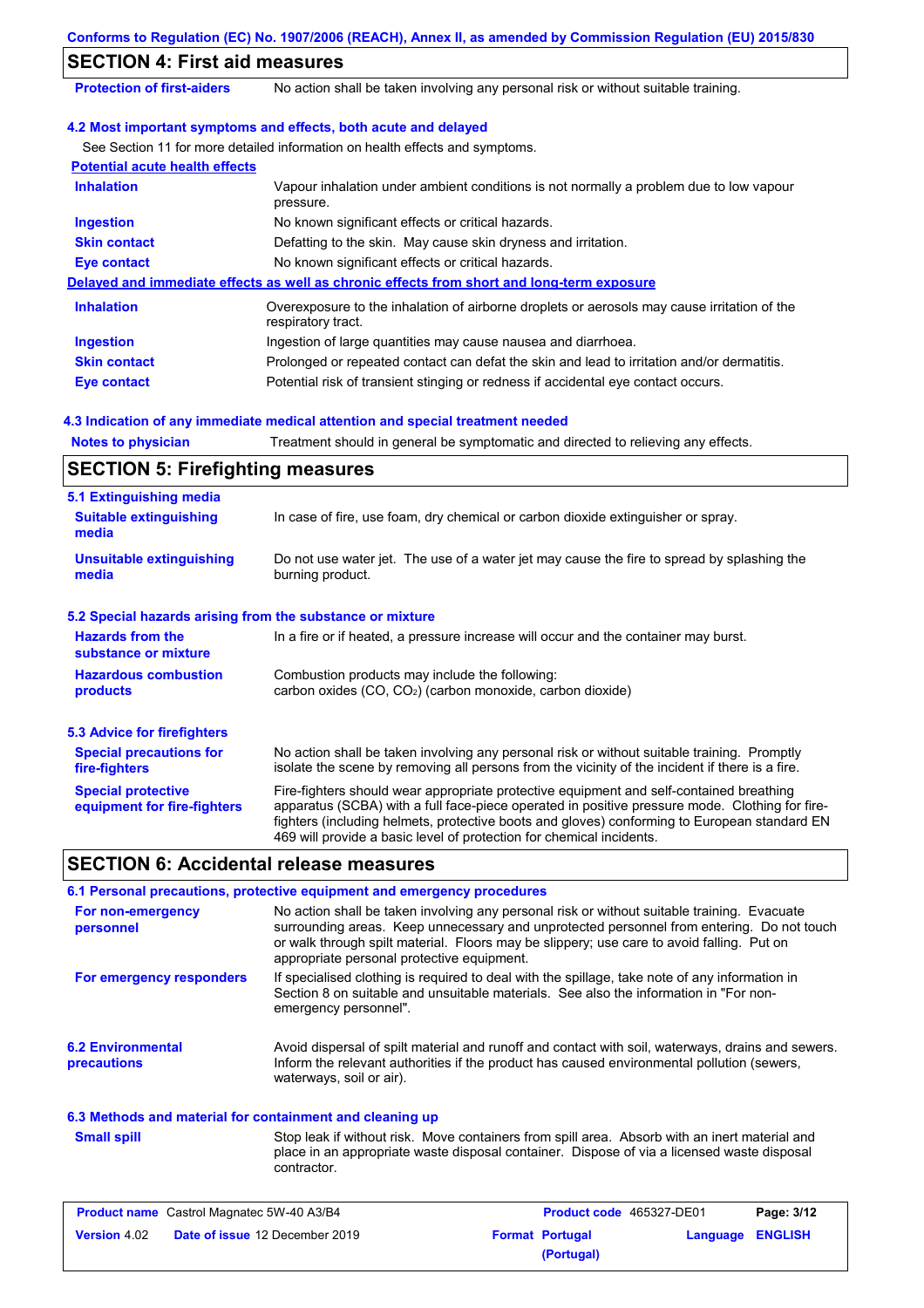## **SECTION 6: Accidental release measures**

| Large spill                               | Stop leak if without risk. Move containers from spill area. Prevent entry into sewers, water<br>courses, basements or confined areas. Contain and collect spillage with non-combustible,<br>absorbent material e.g. sand, earth, vermiculite or diatomaceous earth and place in container<br>for disposal according to local regulations. Dispose of via a licensed waste disposal contractor. |
|-------------------------------------------|------------------------------------------------------------------------------------------------------------------------------------------------------------------------------------------------------------------------------------------------------------------------------------------------------------------------------------------------------------------------------------------------|
| 6.4 Reference to other<br><b>sections</b> | See Section 1 for emergency contact information.<br>See Section 5 for firefighting measures.<br>See Section 8 for information on appropriate personal protective equipment.<br>See Section 12 for environmental precautions.<br>See Section 13 for additional waste treatment information.                                                                                                     |

## **SECTION 7: Handling and storage**

| 7.1 Precautions for safe handling                                                    |                                                                                                                                                                                                                                                                                                                                                                                                                                                                                          |
|--------------------------------------------------------------------------------------|------------------------------------------------------------------------------------------------------------------------------------------------------------------------------------------------------------------------------------------------------------------------------------------------------------------------------------------------------------------------------------------------------------------------------------------------------------------------------------------|
| <b>Protective measures</b>                                                           | Put on appropriate personal protective equipment.                                                                                                                                                                                                                                                                                                                                                                                                                                        |
| <b>Advice on general</b><br>occupational hygiene                                     | Eating, drinking and smoking should be prohibited in areas where this material is handled.<br>stored and processed. Wash thoroughly after handling. Remove contaminated clothing and<br>protective equipment before entering eating areas. See also Section 8 for additional<br>information on hygiene measures.                                                                                                                                                                         |
| <b>7.2 Conditions for safe</b><br>storage, including any<br><i>incompatibilities</i> | Store in accordance with local regulations. Store in a dry, cool and well-ventilated area, away<br>from incompatible materials (see Section 10). Keep away from heat and direct sunlight. Keep<br>container tightly closed and sealed until ready for use. Containers that have been opened must<br>be carefully resealed and kept upright to prevent leakage. Store and use only in equipment/<br>containers designed for use with this product. Do not store in unlabelled containers. |
| <b>Not suitable</b>                                                                  | Prolonged exposure to elevated temperature.                                                                                                                                                                                                                                                                                                                                                                                                                                              |
| 7.3 Specific end use(s)                                                              |                                                                                                                                                                                                                                                                                                                                                                                                                                                                                          |
| <b>Recommendations</b>                                                               | See section 1.2 and Exposure scenarios in annex, if applicable.                                                                                                                                                                                                                                                                                                                                                                                                                          |

## **SECTION 8: Exposure controls/personal protection**

### **8.1 Control parameters**

**Occupational exposure limits**

| <b>Product/ingredient name</b>                                          | <b>Exposure limit values</b>                                                                                                                                                                                                                         |
|-------------------------------------------------------------------------|------------------------------------------------------------------------------------------------------------------------------------------------------------------------------------------------------------------------------------------------------|
| Lubricating oils (petroleum), C20-50, hydrotreated<br>neutral oil-based | Portuguese Institute of Quality (Portugal).                                                                                                                                                                                                          |
|                                                                         | TWA: 5 mg/m <sup>3</sup> 8 hours. Issued/Revised: 10/2003 Form: Aerosol<br>STEL: 10 mg/m <sup>3</sup> 15 minutes. Issued/Revised: 10/2003 Form: Aerosol                                                                                              |
| Lubricating oils (petroleum), C20-50, hydrotreated<br>neutral oil-based | Portuguese Institute of Quality (Portugal).                                                                                                                                                                                                          |
|                                                                         | TWA: 5 mg/m <sup>3</sup> 8 hours. Issued/Revised: 10/2003 Form: Aerosol<br>STEL: 10 mg/m <sup>3</sup> 15 minutes. Issued/Revised: 10/2003 Form: Aerosol                                                                                              |
| Distillates (petroleum), solvent-refined heavy<br>paraffinic            | Portuguese Institute of Quality (Portugal).                                                                                                                                                                                                          |
|                                                                         | TWA: 5 mg/m <sup>3</sup> 8 hours. Issued/Revised: 10/2003 Form: Aerosol<br>STEL: 10 mg/m <sup>3</sup> 15 minutes. Issued/Revised: 10/2003 Form: Aerosol                                                                                              |
| Lubricating oils                                                        | Portuguese Institute of Quality (Portugal).<br>TWA: 5 mg/m <sup>3</sup> 8 hours. Issued/Revised: 10/2003 Form: Aerosol<br>STEL: 10 mg/m <sup>3</sup> 15 minutes. Issued/Revised: 10/2003 Form: Aerosol                                               |
| guidance only.                                                          | Whilst specific OELs for certain components may be shown in this section, other components may be present in any mist,<br>vapour or dust produced. Therefore, the specific OELs may not be applicable to the product as a whole and are provided for |
| Desamperaded markedna i                                                 | if this product contains inproducts with overcours limits, personal werkeless atmosphere or                                                                                                                                                          |

**Recommended monitoring procedures** If this product contains ingredients with exposure limits, personal, workplace atmosphere or biological monitoring may be required to determine the effectiveness of the ventilation or other control measures and/or the necessity to use respiratory protective equipment. Reference should be made to monitoring standards, such as the following: European Standard EN 689 (Workplace atmospheres - Guidance for the assessment of exposure by inhalation to chemical agents for comparison with limit values and measurement strategy) European Standard EN 14042 (Workplace atmospheres - Guide for the application and use of procedures for the assessment of exposure to chemical and biological agents) European Standard EN 482 (Workplace atmospheres - General requirements for the performance of procedures for the measurement of chemical agents) Reference to national guidance documents for methods for the determination of hazardous substances will also be required.

## **Derived No Effect Level**

| <b>Product name</b> Castrol Magnatec 5W-40 A3/B4 |                                       | <b>Product code</b> 465327-DE01 |                        | Page: 4/12       |  |
|--------------------------------------------------|---------------------------------------|---------------------------------|------------------------|------------------|--|
| <b>Version 4.02</b>                              | <b>Date of issue 12 December 2019</b> |                                 | <b>Format Portugal</b> | Language ENGLISH |  |
|                                                  |                                       |                                 | (Portugal)             |                  |  |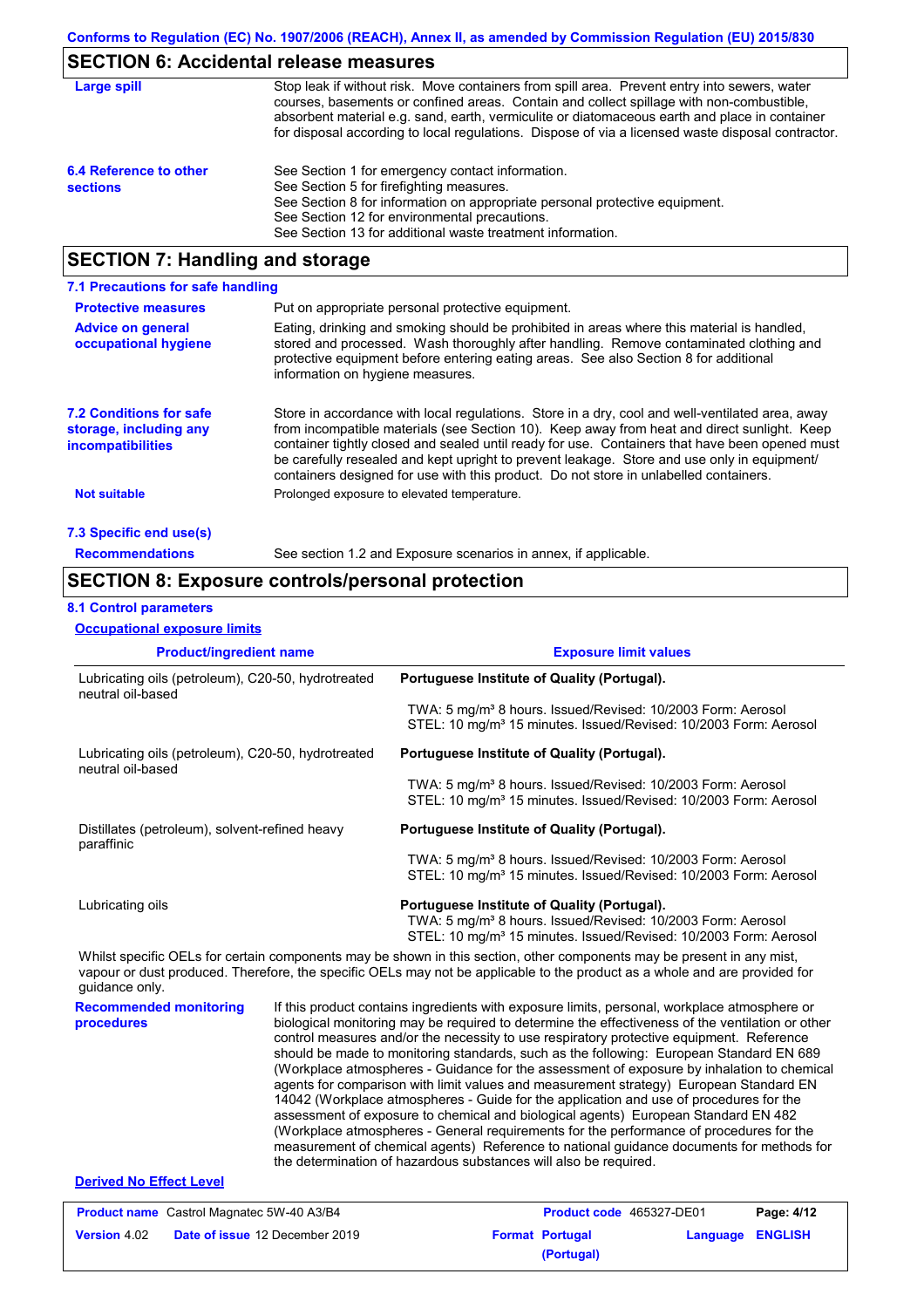# **SECTION 8: Exposure controls/personal protection**

No DNELs/DMELs available.

## **Predicted No Effect Concentration**

No PNECs available

| <b>8.2 Exposure controls</b>                      |                                                                                                                                                                                                                                                                                                                                                                                                                                                                                                                                                                                                                                                                                                                                                                                                                                                                                                                                                                                                         |
|---------------------------------------------------|---------------------------------------------------------------------------------------------------------------------------------------------------------------------------------------------------------------------------------------------------------------------------------------------------------------------------------------------------------------------------------------------------------------------------------------------------------------------------------------------------------------------------------------------------------------------------------------------------------------------------------------------------------------------------------------------------------------------------------------------------------------------------------------------------------------------------------------------------------------------------------------------------------------------------------------------------------------------------------------------------------|
| <b>Appropriate engineering</b><br><b>controls</b> | Provide exhaust ventilation or other engineering controls to keep the relevant airborne<br>concentrations below their respective occupational exposure limits.<br>All activities involving chemicals should be assessed for their risks to health, to ensure<br>exposures are adequately controlled. Personal protective equipment should only be considered<br>after other forms of control measures (e.g. engineering controls) have been suitably evaluated.<br>Personal protective equipment should conform to appropriate standards, be suitable for use, be<br>kept in good condition and properly maintained.<br>Your supplier of personal protective equipment should be consulted for advice on selection and<br>appropriate standards. For further information contact your national organisation for standards.<br>The final choice of protective equipment will depend upon a risk assessment. It is important to<br>ensure that all items of personal protective equipment are compatible. |
| <b>Individual protection measures</b>             |                                                                                                                                                                                                                                                                                                                                                                                                                                                                                                                                                                                                                                                                                                                                                                                                                                                                                                                                                                                                         |
| <b>Hygiene measures</b>                           | Wash hands, forearms and face thoroughly after handling chemical products, before eating,<br>smoking and using the lavatory and at the end of the working period. Ensure that eyewash<br>stations and safety showers are close to the workstation location.                                                                                                                                                                                                                                                                                                                                                                                                                                                                                                                                                                                                                                                                                                                                             |
| <b>Respiratory protection</b>                     | In case of insufficient ventilation, wear suitable respiratory equipment.<br>The correct choice of respiratory protection depends upon the chemicals being handled, the<br>conditions of work and use, and the condition of the respiratory equipment. Safety procedures<br>should be developed for each intended application. Respiratory protection equipment should<br>therefore be chosen in consultation with the supplier/manufacturer and with a full assessment<br>of the working conditions.                                                                                                                                                                                                                                                                                                                                                                                                                                                                                                   |
| <b>Eye/face protection</b>                        | Safety glasses with side shields.                                                                                                                                                                                                                                                                                                                                                                                                                                                                                                                                                                                                                                                                                                                                                                                                                                                                                                                                                                       |
| <b>Skin protection</b>                            |                                                                                                                                                                                                                                                                                                                                                                                                                                                                                                                                                                                                                                                                                                                                                                                                                                                                                                                                                                                                         |
| <b>Hand protection</b>                            | <b>General Information:</b>                                                                                                                                                                                                                                                                                                                                                                                                                                                                                                                                                                                                                                                                                                                                                                                                                                                                                                                                                                             |
|                                                   | Because specific work environments and material handling practices vary, safety procedures<br>should be developed for each intended application. The correct choice of protective gloves<br>depends upon the chemicals being handled, and the conditions of work and use. Most gloves<br>provide protection for only a limited time before they must be discarded and replaced (even the<br>best chemically resistant gloves will break down after repeated chemical exposures).                                                                                                                                                                                                                                                                                                                                                                                                                                                                                                                        |
|                                                   | Gloves should be chosen in consultation with the supplier / manufacturer and taking account of<br>a full assessment of the working conditions.                                                                                                                                                                                                                                                                                                                                                                                                                                                                                                                                                                                                                                                                                                                                                                                                                                                          |
|                                                   | Recommended: Nitrile gloves.<br><b>Breakthrough time:</b>                                                                                                                                                                                                                                                                                                                                                                                                                                                                                                                                                                                                                                                                                                                                                                                                                                                                                                                                               |
|                                                   | Breakthrough time data are generated by glove manufacturers under laboratory test conditions<br>and represent how long a glove can be expected to provide effective permeation resistance. It<br>is important when following breakthrough time recommendations that actual workplace<br>conditions are taken into account. Always consult with your glove supplier for up-to-date<br>technical information on breakthrough times for the recommended glove type.<br>Our recommendations on the selection of gloves are as follows:                                                                                                                                                                                                                                                                                                                                                                                                                                                                      |
|                                                   | Continuous contact:                                                                                                                                                                                                                                                                                                                                                                                                                                                                                                                                                                                                                                                                                                                                                                                                                                                                                                                                                                                     |
|                                                   | Gloves with a minimum breakthrough time of 240 minutes, or >480 minutes if suitable gloves<br>can be obtained.<br>If suitable gloves are not available to offer that level of protection, gloves with shorter<br>breakthrough times may be acceptable as long as appropriate glove maintenance and<br>replacement regimes are determined and adhered to.                                                                                                                                                                                                                                                                                                                                                                                                                                                                                                                                                                                                                                                |
|                                                   | Short-term / splash protection:                                                                                                                                                                                                                                                                                                                                                                                                                                                                                                                                                                                                                                                                                                                                                                                                                                                                                                                                                                         |
|                                                   | Recommended breakthrough times as above.<br>It is recognised that for short-term, transient exposures, gloves with shorter breakthrough times<br>may commonly be used. Therefore, appropriate maintenance and replacement regimes must<br>be determined and rigorously followed.                                                                                                                                                                                                                                                                                                                                                                                                                                                                                                                                                                                                                                                                                                                        |
|                                                   | <b>Glove Thickness:</b>                                                                                                                                                                                                                                                                                                                                                                                                                                                                                                                                                                                                                                                                                                                                                                                                                                                                                                                                                                                 |
|                                                   | For general applications, we recommend gloves with a thickness typically greater than 0.35 mm.                                                                                                                                                                                                                                                                                                                                                                                                                                                                                                                                                                                                                                                                                                                                                                                                                                                                                                          |

| <b>Product name</b> Castrol Magnatec 5W-40 A3/B4 |                                       | <b>Product code</b> 465327-DE01 |                        | Page: 5/12              |  |
|--------------------------------------------------|---------------------------------------|---------------------------------|------------------------|-------------------------|--|
| <b>Version 4.02</b>                              | <b>Date of issue 12 December 2019</b> |                                 | <b>Format Portugal</b> | <b>Language ENGLISH</b> |  |
|                                                  |                                       |                                 | (Portugal)             |                         |  |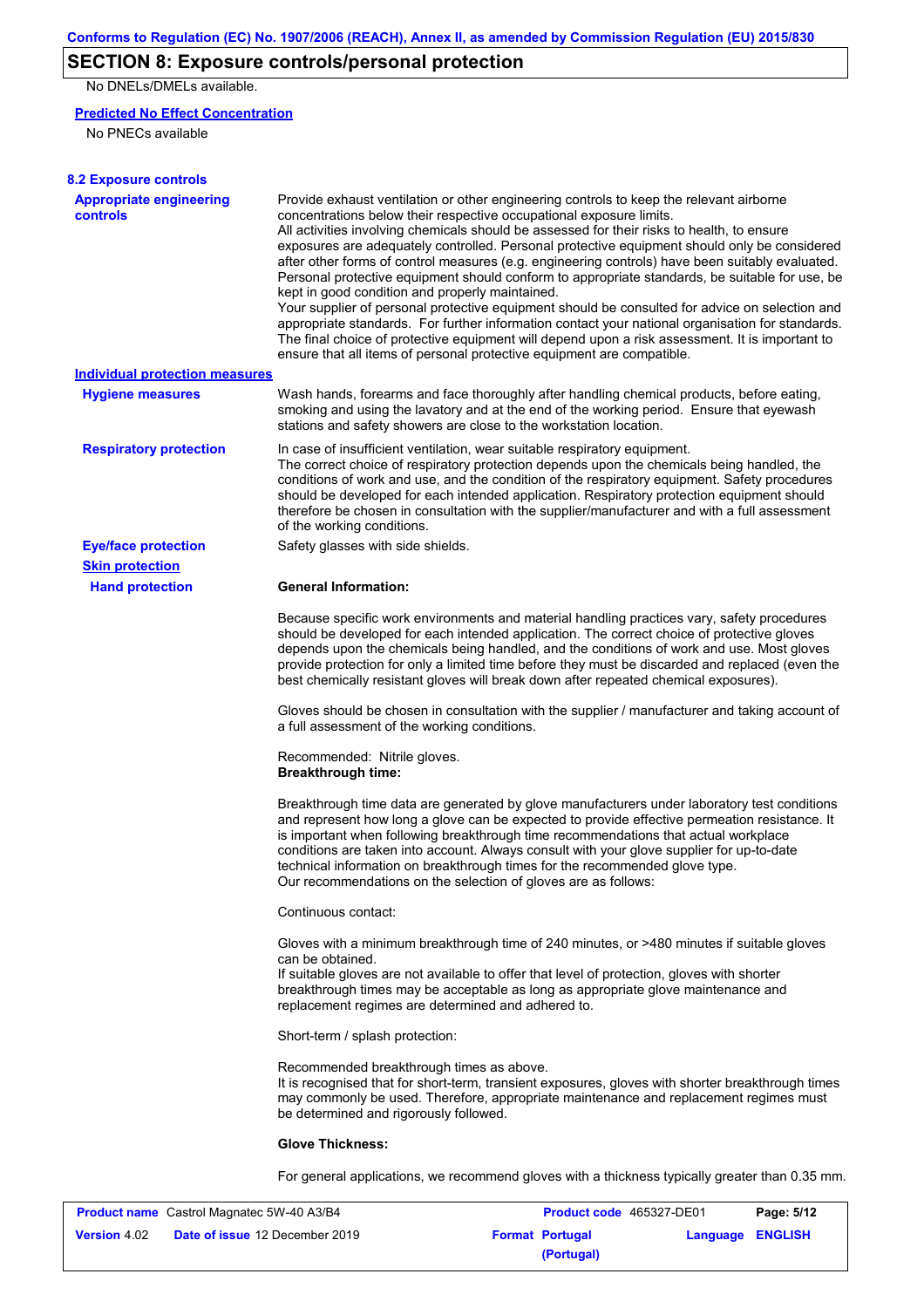# **SECTION 8: Exposure controls/personal protection**

|                                                  | It should be emphasised that glove thickness is not necessarily a good predictor of glove<br>resistance to a specific chemical, as the permeation efficiency of the glove will be dependent<br>on the exact composition of the glove material. Therefore, glove selection should also be based<br>on consideration of the task requirements and knowledge of breakthrough times.<br>Glove thickness may also vary depending on the glove manufacturer, the glove type and the<br>glove model. Therefore, the manufacturers' technical data should always be taken into account<br>to ensure selection of the most appropriate glove for the task.                                     |
|--------------------------------------------------|---------------------------------------------------------------------------------------------------------------------------------------------------------------------------------------------------------------------------------------------------------------------------------------------------------------------------------------------------------------------------------------------------------------------------------------------------------------------------------------------------------------------------------------------------------------------------------------------------------------------------------------------------------------------------------------|
|                                                  | Note: Depending on the activity being conducted, gloves of varying thickness may be required<br>for specific tasks. For example:                                                                                                                                                                                                                                                                                                                                                                                                                                                                                                                                                      |
|                                                  | • Thinner gloves (down to 0.1 mm or less) may be required where a high degree of manual<br>dexterity is needed. However, these gloves are only likely to give short duration protection and<br>would normally be just for single use applications, then disposed of.                                                                                                                                                                                                                                                                                                                                                                                                                  |
|                                                  | • Thicker gloves (up to 3 mm or more) may be required where there is a mechanical (as well<br>as a chemical) risk i.e. where there is abrasion or puncture potential.                                                                                                                                                                                                                                                                                                                                                                                                                                                                                                                 |
| <b>Skin and body</b>                             | Use of protective clothing is good industrial practice.<br>Personal protective equipment for the body should be selected based on the task being<br>performed and the risks involved and should be approved by a specialist before handling this<br>product.<br>Cotton or polyester/cotton overalls will only provide protection against light superficial<br>contamination that will not soak through to the skin. Overalls should be laundered on a regular<br>basis. When the risk of skin exposure is high (e.g. when cleaning up spillages or if there is a<br>risk of splashing) then chemical resistant aprons and/or impervious chemical suits and boots<br>will be required. |
| <b>Refer to standards:</b>                       | Respiratory protection: EN 529<br>Gloves: EN 420, EN 374<br>Eye protection: EN 166<br>Filtering half-mask: EN 149<br>Filtering half-mask with valve: EN 405<br>Half-mask: EN 140 plus filter<br>Full-face mask: EN 136 plus filter<br>Particulate filters: EN 143<br>Gas/combined filters: EN 14387                                                                                                                                                                                                                                                                                                                                                                                   |
| <b>Environmental exposure</b><br><b>controls</b> | Emissions from ventilation or work process equipment should be checked to ensure they<br>comply with the requirements of environmental protection legislation. In some cases, fume<br>scrubbers, filters or engineering modifications to the process equipment will be necessary to<br>reduce emissions to acceptable levels.                                                                                                                                                                                                                                                                                                                                                         |

# **SECTION 9: Physical and chemical properties**

| 9.1 Information on basic physical and chemical properties |                                                                    |
|-----------------------------------------------------------|--------------------------------------------------------------------|
| <b>Appearance</b>                                         |                                                                    |
| <b>Physical state</b>                                     | Liquid.                                                            |
| <b>Colour</b>                                             | Not available.                                                     |
| <b>Odour</b>                                              | Not available.                                                     |
| <b>Odour threshold</b>                                    | Not available.                                                     |
| pH                                                        | Not available.                                                     |
| <b>Melting point/freezing point</b>                       | Not available.                                                     |
| Initial boiling point and boiling<br>range                | Not available.                                                     |
| <b>Pour point</b>                                         | -45 $^{\circ}$ C                                                   |
| <b>Flash point</b>                                        | Closed cup: 212°C (413.6°F) [Pensky-Martens.]                      |
| <b>Evaporation rate</b>                                   | Not available.                                                     |
| <b>Flammability (solid, gas)</b>                          | Not available.                                                     |
| <b>Upper/lower flammability or</b><br>explosive limits    | Not available.                                                     |
| <b>Vapour pressure</b>                                    | Not available.                                                     |
| <b>Vapour density</b>                                     | Not available.                                                     |
| <b>Relative density</b>                                   | Not available.                                                     |
| <b>Density</b>                                            | 852 kg/m <sup>3</sup> (0.852 g/cm <sup>3</sup> ) at 15°C           |
| <b>Solubility(ies)</b>                                    | insoluble in water.                                                |
| <b>Product name</b> Castrol Magnatec 5W-40 A3/B4          | Product code 465327-DE01<br>Page: 6/12                             |
| Date of issue 12 December 2019<br><b>Version 4.02</b>     | <b>ENGLISH</b><br><b>Format Portugal</b><br>Language<br>(Portugal) |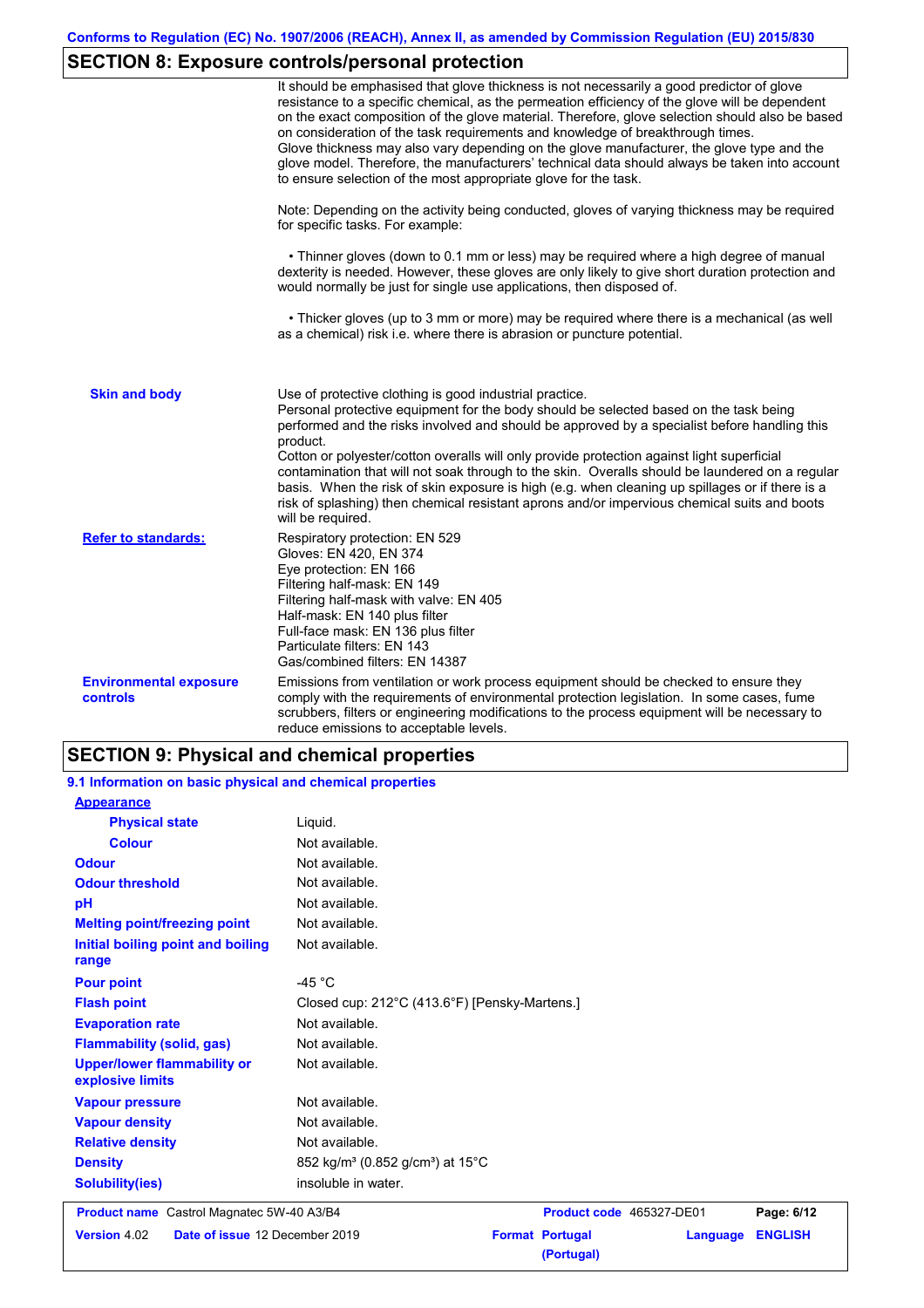# **SECTION 9: Physical and chemical properties**

| <b>Partition coefficient: n-octanol/</b><br>water | Not available.                                                                                                                      |
|---------------------------------------------------|-------------------------------------------------------------------------------------------------------------------------------------|
| <b>Auto-ignition temperature</b>                  | Not available.                                                                                                                      |
| <b>Decomposition temperature</b>                  | Not available.                                                                                                                      |
| <b>Viscosity</b>                                  | Kinematic: 79.9 mm <sup>2</sup> /s (79.9 cSt) at $40^{\circ}$ C<br>Kinematic: 13.2 mm <sup>2</sup> /s (13.2 cSt) at $100^{\circ}$ C |
| <b>Explosive properties</b>                       | Not available.                                                                                                                      |
| <b>Oxidising properties</b>                       | Not available.                                                                                                                      |
|                                                   |                                                                                                                                     |

### **9.2 Other information**

No additional information.

| <b>SECTION 10: Stability and reactivity</b>       |                                                                                                                                                                         |  |  |  |
|---------------------------------------------------|-------------------------------------------------------------------------------------------------------------------------------------------------------------------------|--|--|--|
| <b>10.1 Reactivity</b>                            | No specific test data available for this product. Refer to Conditions to avoid and Incompatible<br>materials for additional information.                                |  |  |  |
| <b>10.2 Chemical stability</b>                    | The product is stable.                                                                                                                                                  |  |  |  |
| <b>10.3 Possibility of</b><br>hazardous reactions | Under normal conditions of storage and use, hazardous reactions will not occur.<br>Under normal conditions of storage and use, hazardous polymerisation will not occur. |  |  |  |
| <b>10.4 Conditions to avoid</b>                   | Avoid all possible sources of ignition (spark or flame).                                                                                                                |  |  |  |
| 10.5 Incompatible materials                       | Reactive or incompatible with the following materials: oxidising materials.                                                                                             |  |  |  |
| <b>10.6 Hazardous</b><br>decomposition products   | Under normal conditions of storage and use, hazardous decomposition products should not be<br>produced.                                                                 |  |  |  |

# **SECTION 11: Toxicological information**

| 11.1 Information on toxicological effects          |                                                                                                                   |
|----------------------------------------------------|-------------------------------------------------------------------------------------------------------------------|
| <b>Acute toxicity estimates</b>                    |                                                                                                                   |
| Not available.                                     |                                                                                                                   |
| <b>Information on likely</b><br>routes of exposure | Routes of entry anticipated: Dermal, Inhalation.                                                                  |
| <b>Potential acute health effects</b>              |                                                                                                                   |
| <b>Inhalation</b>                                  | Vapour inhalation under ambient conditions is not normally a problem due to low vapour<br>pressure.               |
| <b>Ingestion</b>                                   | No known significant effects or critical hazards.                                                                 |
| <b>Skin contact</b>                                | Defatting to the skin. May cause skin dryness and irritation.                                                     |
| <b>Eye contact</b>                                 | No known significant effects or critical hazards.                                                                 |
|                                                    | <b>Symptoms related to the physical, chemical and toxicological characteristics</b>                               |
| <b>Inhalation</b>                                  | No specific data.                                                                                                 |
| <b>Ingestion</b>                                   | No specific data.                                                                                                 |
| <b>Skin contact</b>                                | Adverse symptoms may include the following:<br>irritation<br>dryness<br>cracking                                  |
| <b>Eye contact</b>                                 | No specific data.                                                                                                 |
|                                                    | Delayed and immediate effects as well as chronic effects from short and long-term exposure                        |
| <b>Inhalation</b>                                  | Overexposure to the inhalation of airborne droplets or aerosols may cause irritation of the<br>respiratory tract. |
| <b>Ingestion</b>                                   | Ingestion of large quantities may cause nausea and diarrhoea.                                                     |
| <b>Skin contact</b>                                | Prolonged or repeated contact can defat the skin and lead to irritation and/or dermatitis.                        |
| <b>Eye contact</b>                                 | Potential risk of transient stinging or redness if accidental eye contact occurs.                                 |
| <b>Potential chronic health effects</b>            |                                                                                                                   |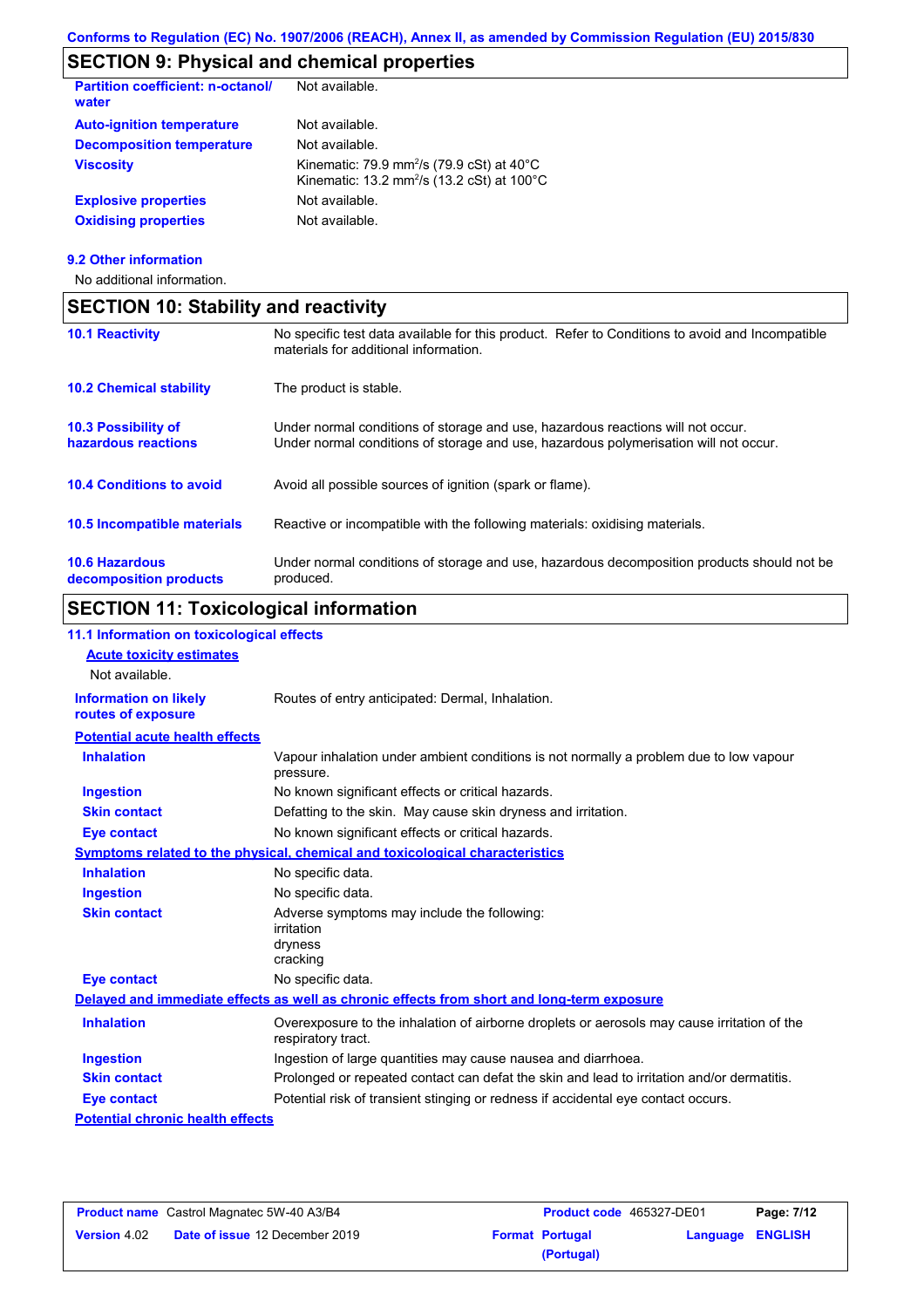# **SECTION 11: Toxicological information**

| General                      | USED ENGINE OILS<br>Combustion products resulting from the operation of internal combustion engines contaminate<br>engine oils during use. Used engine oil may contain hazardous components which have the<br>potential to cause skin cancer. Frequent or prolonged contact with all types and makes of used<br>engine oil must therefore be avoided and a high standard of personal hygiene maintained. |
|------------------------------|----------------------------------------------------------------------------------------------------------------------------------------------------------------------------------------------------------------------------------------------------------------------------------------------------------------------------------------------------------------------------------------------------------|
| <b>Carcinogenicity</b>       | No known significant effects or critical hazards.                                                                                                                                                                                                                                                                                                                                                        |
| <b>Mutagenicity</b>          | No known significant effects or critical hazards.                                                                                                                                                                                                                                                                                                                                                        |
| <b>Developmental effects</b> | No known significant effects or critical hazards.                                                                                                                                                                                                                                                                                                                                                        |
| <b>Fertility effects</b>     | No known significant effects or critical hazards.                                                                                                                                                                                                                                                                                                                                                        |

## **SECTION 12: Ecological information**

### **12.1 Toxicity**

**Environmental hazards** Not classified as dangerous

### **12.2 Persistence and degradability**

Not expected to be rapidly degradable.

## **12.3 Bioaccumulative potential**

This product is not expected to bioaccumulate through food chains in the environment.

| <b>12.4 Mobility in soil</b>                                  |                                                                      |
|---------------------------------------------------------------|----------------------------------------------------------------------|
| <b>Soil/water partition</b><br>coefficient (K <sub>oc</sub> ) | Not available.                                                       |
| <b>Mobility</b>                                               | Spillages may penetrate the soil causing ground water contamination. |

#### **12.5 Results of PBT and vPvB assessment**

Product does not meet the criteria for PBT or vPvB according to Regulation (EC) No. 1907/2006, Annex XIII.

| 12.6 Other adverse effects          |                                                                                                                           |
|-------------------------------------|---------------------------------------------------------------------------------------------------------------------------|
| <b>Other ecological information</b> | Spills may form a film on water surfaces causing physical damage to organisms. Oxygen<br>transfer could also be impaired. |
|                                     |                                                                                                                           |

## **SECTION 13: Disposal considerations**

#### Where possible, arrange for product to be recycled. Dispose of via an authorised person/ licensed waste disposal contractor in accordance with local regulations. **Methods of disposal 13.1 Waste treatment methods Product**

### **Hazardous waste** Yes.

| European waste catalogue (EWC) |                                                                  |  |
|--------------------------------|------------------------------------------------------------------|--|
| Waste code                     | <b>Waste designation</b>                                         |  |
| 13 02 05*                      | Imineral-based non-chlorinated engine, gear and lubricating oils |  |

However, deviation from the intended use and/or the presence of any potential contaminants may require an alternative waste disposal code to be assigned by the end user.

| <b>Methods of disposal</b>                                                                                                                                                                                                                                            | Where possible, arrange for product to be recycled. Dispose of via an authorised person/ |
|-----------------------------------------------------------------------------------------------------------------------------------------------------------------------------------------------------------------------------------------------------------------------|------------------------------------------------------------------------------------------|
| licensed waste disposal contractor in accordance with local regulations.                                                                                                                                                                                              |                                                                                          |
| This material and its container must be disposed of in a safe way. Empty containers or liners<br><b>Special precautions</b><br>may retain some product residues. Avoid dispersal of spilt material and runoff and contact with<br>soil, waterways, drains and sewers. |                                                                                          |
| Commission 2014/955/EU<br><b>References</b><br>Directive 2008/98/EC                                                                                                                                                                                                   |                                                                                          |

## **SECTION 14: Transport information**

| <b>Product name</b> Castrol Magnatec 5W-40 A3/B4 |                                       | <b>Product code</b> 465327-DE01 |                        | Page: 8/12       |  |
|--------------------------------------------------|---------------------------------------|---------------------------------|------------------------|------------------|--|
| <b>Version</b> 4.02                              | <b>Date of issue 12 December 2019</b> |                                 | <b>Format Portugal</b> | Language ENGLISH |  |
|                                                  |                                       |                                 | (Portugal)             |                  |  |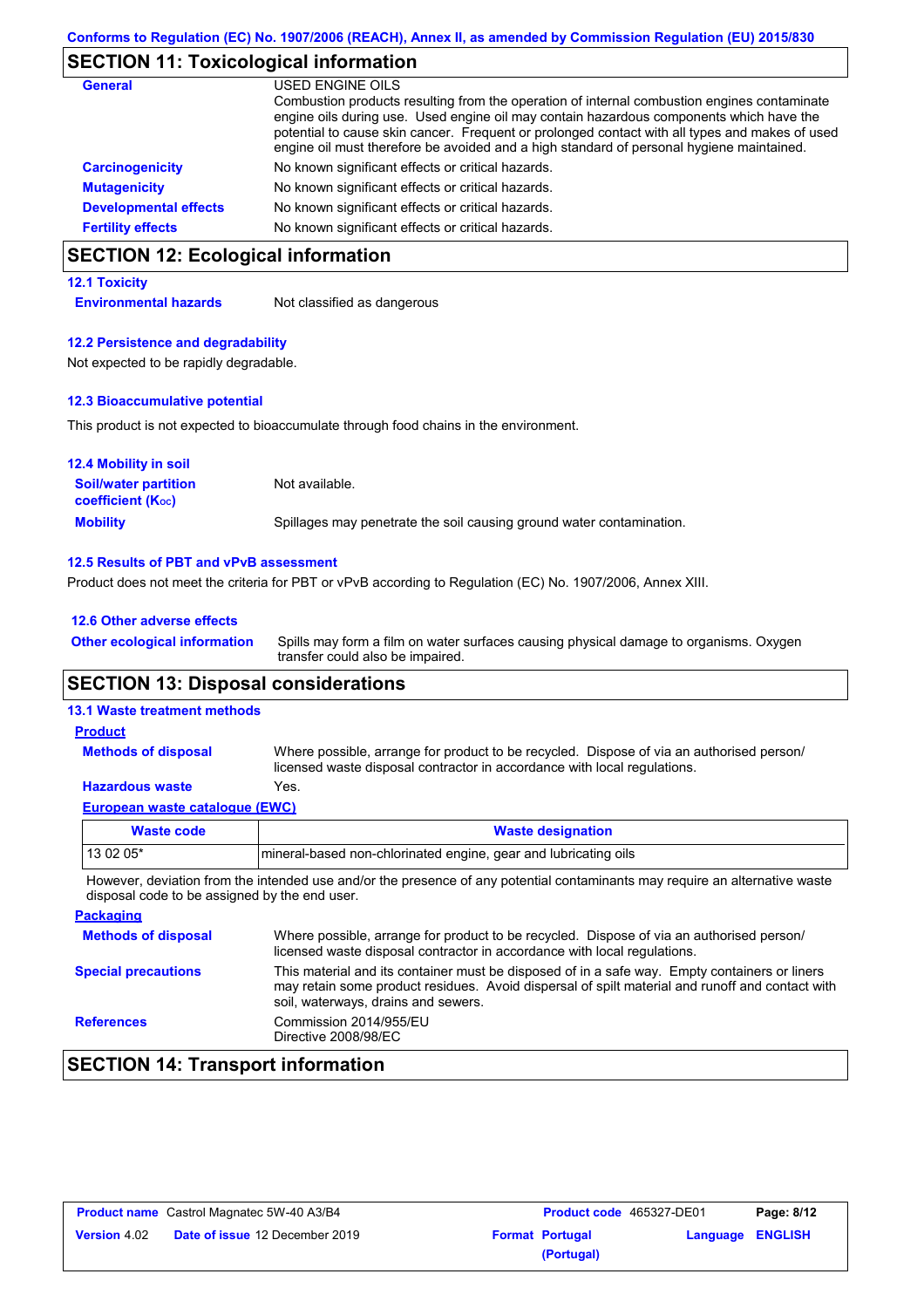## **SECTION 14: Transport information**

|                                           | <b>ADR/RID</b> | <b>ADN</b>     | <b>IMDG</b>    | <b>IATA</b>    |
|-------------------------------------------|----------------|----------------|----------------|----------------|
| 14.1 UN number                            | Not regulated. | Not regulated. | Not regulated. | Not regulated. |
| 14.2 UN proper<br>shipping name           |                |                |                |                |
| <b>14.3 Transport</b><br>hazard class(es) |                |                |                |                |
| 14.4 Packing<br>group                     |                |                |                |                |
| 14.5<br><b>Environmental</b><br>hazards   | No.            | No.            | No.            | No.            |
| <b>Additional</b><br>information          |                |                |                |                |

**14.6 Special precautions for user** Not available.

**14.7 Transport in bulk according to Annex II of Marpol and the IBC Code**

## **SECTION 15: Regulatory information**

Not available.

**Other regulations REACH Status** The company, as identified in Section 1, sells this product in the EU in compliance with the current requirements of REACH. **15.1 Safety, health and environmental regulations/legislation specific for the substance or mixture EU Regulation (EC) No. 1907/2006 (REACH) Annex XIV - List of substances subject to authorisation Substances of very high concern** None of the components are listed. All components are listed or exempted. All components are listed or exempted. At least one component is not listed. All components are listed or exempted. At least one component is not listed. All components are listed or exempted. At least one component is not listed. **United States inventory (TSCA 8b) Australia inventory (AICS) Canada inventory China inventory (IECSC) Japan inventory (ENCS) Korea inventory (KECI) Philippines inventory (PICCS) Taiwan Chemical**  All components are listed or exempted. None of the components are listed. **Annex XIV**

**Substances Inventory (TCSI)**

**Ozone depleting substances (1005/2009/EU)**

Not listed.

**Prior Informed Consent (PIC) (649/2012/EU)** Not listed.

### **Seveso Directive**

This product is not controlled under the Seveso Directive.

| <b>Product name</b> Castrol Magnatec 5W-40 A3/B4 |                                       | <b>Product code</b> 465327-DE01 |                        | Page: 9/12              |  |
|--------------------------------------------------|---------------------------------------|---------------------------------|------------------------|-------------------------|--|
| <b>Version 4.02</b>                              | <b>Date of issue 12 December 2019</b> |                                 | <b>Format Portugal</b> | <b>Language ENGLISH</b> |  |
|                                                  |                                       |                                 | (Portugal)             |                         |  |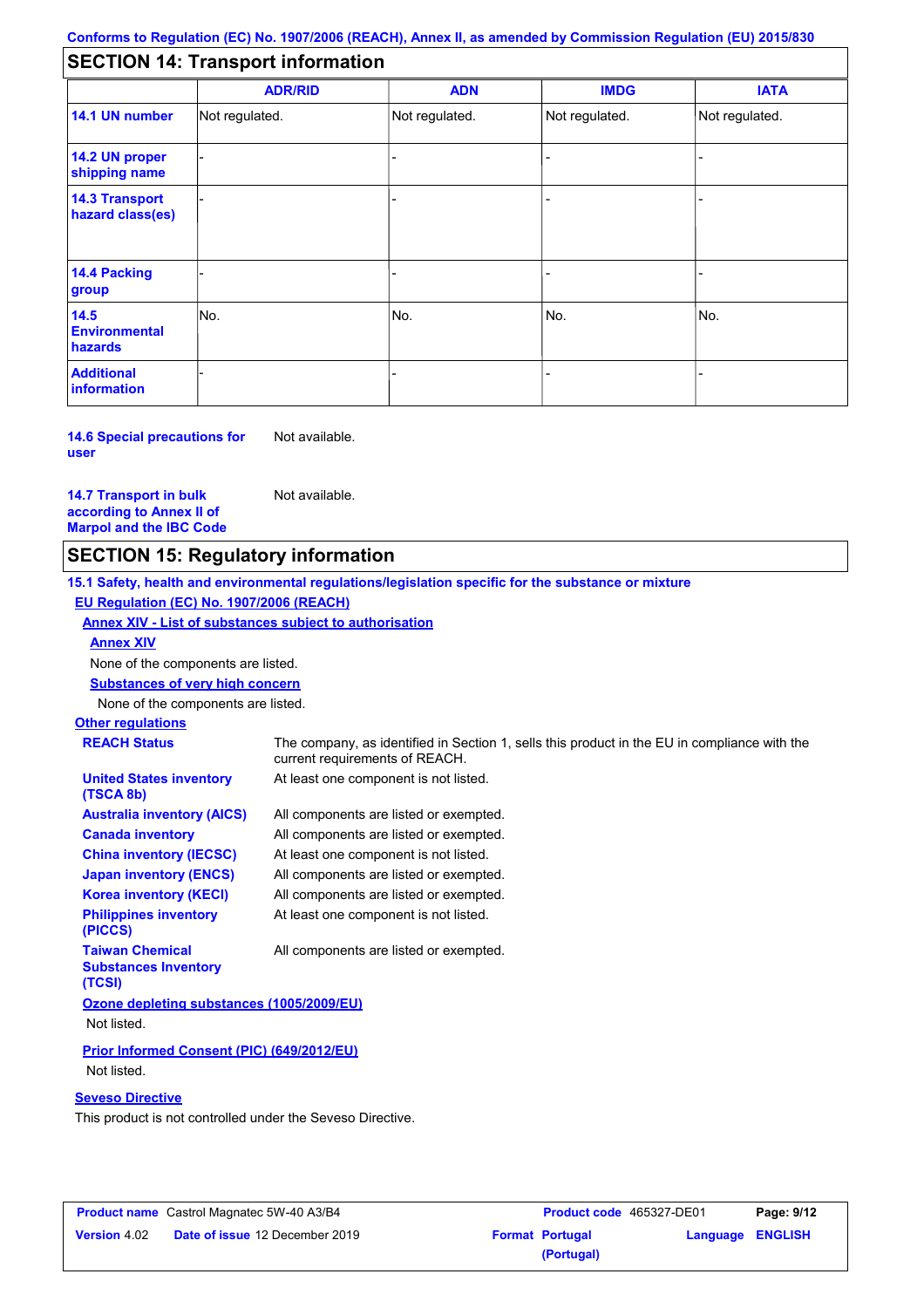**Conforms to Regulation (EC) No. 1907/2006 (REACH), Annex II, as amended by Commission Regulation (EU) 2015/830**

# **SECTION 15: Regulatory information**

| <b>15.2 Chemical safety</b> | A Chemical Safety Assessment has been carried out for one or more of the substances within  |
|-----------------------------|---------------------------------------------------------------------------------------------|
| assessment                  | this mixture. A Chemical Safety Assessment has not been carried out for the mixture itself. |

# **SECTION 16: Other information**

| ADN = European Provisions concerning the International Carriage of Dangerous Goods by<br>Inland Waterway<br>ADR = The European Agreement concerning the International Carriage of Dangerous Goods by<br>Road<br>ATE = Acute Toxicity Estimate<br><b>BCF</b> = Bioconcentration Factor<br>CAS = Chemical Abstracts Service<br>CLP = Classification, Labelling and Packaging Regulation [Regulation (EC) No. 1272/2008]<br>CSA = Chemical Safety Assessment<br>CSR = Chemical Safety Report<br>DMEL = Derived Minimal Effect Level<br>DNEL = Derived No Effect Level<br>EINECS = European Inventory of Existing Commercial chemical Substances<br>ES = Exposure Scenario<br>EUH statement = CLP-specific Hazard statement<br>EWC = European Waste Catalogue<br>GHS = Globally Harmonized System of Classification and Labelling of Chemicals<br>IATA = International Air Transport Association<br>IBC = Intermediate Bulk Container<br>IMDG = International Maritime Dangerous Goods<br>LogPow = logarithm of the octanol/water partition coefficient<br>MARPOL = International Convention for the Prevention of Pollution From Ships, 1973 as<br>modified by the Protocol of 1978. ("Marpol" = marine pollution)<br>OECD = Organisation for Economic Co-operation and Development<br>PBT = Persistent, Bioaccumulative and Toxic<br>PNEC = Predicted No Effect Concentration<br>REACH = Registration, Evaluation, Authorisation and Restriction of Chemicals Regulation<br>[Regulation (EC) No. 1907/2006]<br>RID = The Regulations concerning the International Carriage of Dangerous Goods by Rail<br><b>RRN = REACH Registration Number</b><br>SADT = Self-Accelerating Decomposition Temperature<br>SVHC = Substances of Very High Concern<br>STOT-RE = Specific Target Organ Toxicity - Repeated Exposure<br>STOT-SE = Specific Target Organ Toxicity - Single Exposure<br>TWA = Time weighted average<br>$UN = United Nations$<br>$UVCB = Complex\;hydrocarbon\; substance$<br>VOC = Volatile Organic Compound<br>vPvB = Very Persistent and Very Bioaccumulative<br>Varies = may contain one or more of the following 64741-88-4 / RRN 01-2119488706-23,<br>64741-89-5 / RRN 01-2119487067-30, 64741-95-3 / RRN 01-2119487081-40, 64741-96-4/ RRN<br>01-2119483621-38, 64742-01-4 / RRN 01-2119488707-21, 64742-44-5 / RRN<br>01-2119985177-24, 64742-45-6, 64742-52-5 / RRN 01-2119467170-45, 64742-53-6 / RRN<br>01-2119480375-34, 64742-54-7 / RRN 01-2119484627-25, 64742-55-8 / RRN<br>01-2119487077-29, 64742-56-9 / RRN 01-2119480132-48, 64742-57-0 / RRN<br>01-2119489287-22, 64742-58-1, 64742-62-7 / RRN 01-2119480472-38, 64742-63-8,<br>64742-65-0 / RRN 01-2119471299-27, 64742-70-7 / RRN 01-2119487080-42, 72623-85-9 /<br>RRN 01-2119555262-43, 72623-86-0 / RRN 01-2119474878-16, 72623-87-1 / RRN<br>01-2119474889-13<br>Procedure used to derive the classification according to Regulation (EC) No. 1272/2008 [CLP/GHS] |                                   |  |
|----------------------------------------------------------------------------------------------------------------------------------------------------------------------------------------------------------------------------------------------------------------------------------------------------------------------------------------------------------------------------------------------------------------------------------------------------------------------------------------------------------------------------------------------------------------------------------------------------------------------------------------------------------------------------------------------------------------------------------------------------------------------------------------------------------------------------------------------------------------------------------------------------------------------------------------------------------------------------------------------------------------------------------------------------------------------------------------------------------------------------------------------------------------------------------------------------------------------------------------------------------------------------------------------------------------------------------------------------------------------------------------------------------------------------------------------------------------------------------------------------------------------------------------------------------------------------------------------------------------------------------------------------------------------------------------------------------------------------------------------------------------------------------------------------------------------------------------------------------------------------------------------------------------------------------------------------------------------------------------------------------------------------------------------------------------------------------------------------------------------------------------------------------------------------------------------------------------------------------------------------------------------------------------------------------------------------------------------------------------------------------------------------------------------------------------------------------------------------------------------------------------------------------------------------------------------------------------------------------------------------------------------------------------------------------------------------------------------------------------------------------------------------------------------------------------------------------------------------------------------------------------------------------------------------------------------------|-----------------------------------|--|
|                                                                                                                                                                                                                                                                                                                                                                                                                                                                                                                                                                                                                                                                                                                                                                                                                                                                                                                                                                                                                                                                                                                                                                                                                                                                                                                                                                                                                                                                                                                                                                                                                                                                                                                                                                                                                                                                                                                                                                                                                                                                                                                                                                                                                                                                                                                                                                                                                                                                                                                                                                                                                                                                                                                                                                                                                                                                                                                                                    | <b>Abbreviations and acronyms</b> |  |
|                                                                                                                                                                                                                                                                                                                                                                                                                                                                                                                                                                                                                                                                                                                                                                                                                                                                                                                                                                                                                                                                                                                                                                                                                                                                                                                                                                                                                                                                                                                                                                                                                                                                                                                                                                                                                                                                                                                                                                                                                                                                                                                                                                                                                                                                                                                                                                                                                                                                                                                                                                                                                                                                                                                                                                                                                                                                                                                                                    |                                   |  |
|                                                                                                                                                                                                                                                                                                                                                                                                                                                                                                                                                                                                                                                                                                                                                                                                                                                                                                                                                                                                                                                                                                                                                                                                                                                                                                                                                                                                                                                                                                                                                                                                                                                                                                                                                                                                                                                                                                                                                                                                                                                                                                                                                                                                                                                                                                                                                                                                                                                                                                                                                                                                                                                                                                                                                                                                                                                                                                                                                    |                                   |  |
|                                                                                                                                                                                                                                                                                                                                                                                                                                                                                                                                                                                                                                                                                                                                                                                                                                                                                                                                                                                                                                                                                                                                                                                                                                                                                                                                                                                                                                                                                                                                                                                                                                                                                                                                                                                                                                                                                                                                                                                                                                                                                                                                                                                                                                                                                                                                                                                                                                                                                                                                                                                                                                                                                                                                                                                                                                                                                                                                                    |                                   |  |
|                                                                                                                                                                                                                                                                                                                                                                                                                                                                                                                                                                                                                                                                                                                                                                                                                                                                                                                                                                                                                                                                                                                                                                                                                                                                                                                                                                                                                                                                                                                                                                                                                                                                                                                                                                                                                                                                                                                                                                                                                                                                                                                                                                                                                                                                                                                                                                                                                                                                                                                                                                                                                                                                                                                                                                                                                                                                                                                                                    |                                   |  |
|                                                                                                                                                                                                                                                                                                                                                                                                                                                                                                                                                                                                                                                                                                                                                                                                                                                                                                                                                                                                                                                                                                                                                                                                                                                                                                                                                                                                                                                                                                                                                                                                                                                                                                                                                                                                                                                                                                                                                                                                                                                                                                                                                                                                                                                                                                                                                                                                                                                                                                                                                                                                                                                                                                                                                                                                                                                                                                                                                    |                                   |  |
|                                                                                                                                                                                                                                                                                                                                                                                                                                                                                                                                                                                                                                                                                                                                                                                                                                                                                                                                                                                                                                                                                                                                                                                                                                                                                                                                                                                                                                                                                                                                                                                                                                                                                                                                                                                                                                                                                                                                                                                                                                                                                                                                                                                                                                                                                                                                                                                                                                                                                                                                                                                                                                                                                                                                                                                                                                                                                                                                                    |                                   |  |
|                                                                                                                                                                                                                                                                                                                                                                                                                                                                                                                                                                                                                                                                                                                                                                                                                                                                                                                                                                                                                                                                                                                                                                                                                                                                                                                                                                                                                                                                                                                                                                                                                                                                                                                                                                                                                                                                                                                                                                                                                                                                                                                                                                                                                                                                                                                                                                                                                                                                                                                                                                                                                                                                                                                                                                                                                                                                                                                                                    |                                   |  |
|                                                                                                                                                                                                                                                                                                                                                                                                                                                                                                                                                                                                                                                                                                                                                                                                                                                                                                                                                                                                                                                                                                                                                                                                                                                                                                                                                                                                                                                                                                                                                                                                                                                                                                                                                                                                                                                                                                                                                                                                                                                                                                                                                                                                                                                                                                                                                                                                                                                                                                                                                                                                                                                                                                                                                                                                                                                                                                                                                    |                                   |  |
|                                                                                                                                                                                                                                                                                                                                                                                                                                                                                                                                                                                                                                                                                                                                                                                                                                                                                                                                                                                                                                                                                                                                                                                                                                                                                                                                                                                                                                                                                                                                                                                                                                                                                                                                                                                                                                                                                                                                                                                                                                                                                                                                                                                                                                                                                                                                                                                                                                                                                                                                                                                                                                                                                                                                                                                                                                                                                                                                                    |                                   |  |
|                                                                                                                                                                                                                                                                                                                                                                                                                                                                                                                                                                                                                                                                                                                                                                                                                                                                                                                                                                                                                                                                                                                                                                                                                                                                                                                                                                                                                                                                                                                                                                                                                                                                                                                                                                                                                                                                                                                                                                                                                                                                                                                                                                                                                                                                                                                                                                                                                                                                                                                                                                                                                                                                                                                                                                                                                                                                                                                                                    |                                   |  |
|                                                                                                                                                                                                                                                                                                                                                                                                                                                                                                                                                                                                                                                                                                                                                                                                                                                                                                                                                                                                                                                                                                                                                                                                                                                                                                                                                                                                                                                                                                                                                                                                                                                                                                                                                                                                                                                                                                                                                                                                                                                                                                                                                                                                                                                                                                                                                                                                                                                                                                                                                                                                                                                                                                                                                                                                                                                                                                                                                    |                                   |  |
|                                                                                                                                                                                                                                                                                                                                                                                                                                                                                                                                                                                                                                                                                                                                                                                                                                                                                                                                                                                                                                                                                                                                                                                                                                                                                                                                                                                                                                                                                                                                                                                                                                                                                                                                                                                                                                                                                                                                                                                                                                                                                                                                                                                                                                                                                                                                                                                                                                                                                                                                                                                                                                                                                                                                                                                                                                                                                                                                                    |                                   |  |
|                                                                                                                                                                                                                                                                                                                                                                                                                                                                                                                                                                                                                                                                                                                                                                                                                                                                                                                                                                                                                                                                                                                                                                                                                                                                                                                                                                                                                                                                                                                                                                                                                                                                                                                                                                                                                                                                                                                                                                                                                                                                                                                                                                                                                                                                                                                                                                                                                                                                                                                                                                                                                                                                                                                                                                                                                                                                                                                                                    |                                   |  |
|                                                                                                                                                                                                                                                                                                                                                                                                                                                                                                                                                                                                                                                                                                                                                                                                                                                                                                                                                                                                                                                                                                                                                                                                                                                                                                                                                                                                                                                                                                                                                                                                                                                                                                                                                                                                                                                                                                                                                                                                                                                                                                                                                                                                                                                                                                                                                                                                                                                                                                                                                                                                                                                                                                                                                                                                                                                                                                                                                    |                                   |  |
|                                                                                                                                                                                                                                                                                                                                                                                                                                                                                                                                                                                                                                                                                                                                                                                                                                                                                                                                                                                                                                                                                                                                                                                                                                                                                                                                                                                                                                                                                                                                                                                                                                                                                                                                                                                                                                                                                                                                                                                                                                                                                                                                                                                                                                                                                                                                                                                                                                                                                                                                                                                                                                                                                                                                                                                                                                                                                                                                                    |                                   |  |
|                                                                                                                                                                                                                                                                                                                                                                                                                                                                                                                                                                                                                                                                                                                                                                                                                                                                                                                                                                                                                                                                                                                                                                                                                                                                                                                                                                                                                                                                                                                                                                                                                                                                                                                                                                                                                                                                                                                                                                                                                                                                                                                                                                                                                                                                                                                                                                                                                                                                                                                                                                                                                                                                                                                                                                                                                                                                                                                                                    |                                   |  |
|                                                                                                                                                                                                                                                                                                                                                                                                                                                                                                                                                                                                                                                                                                                                                                                                                                                                                                                                                                                                                                                                                                                                                                                                                                                                                                                                                                                                                                                                                                                                                                                                                                                                                                                                                                                                                                                                                                                                                                                                                                                                                                                                                                                                                                                                                                                                                                                                                                                                                                                                                                                                                                                                                                                                                                                                                                                                                                                                                    |                                   |  |
|                                                                                                                                                                                                                                                                                                                                                                                                                                                                                                                                                                                                                                                                                                                                                                                                                                                                                                                                                                                                                                                                                                                                                                                                                                                                                                                                                                                                                                                                                                                                                                                                                                                                                                                                                                                                                                                                                                                                                                                                                                                                                                                                                                                                                                                                                                                                                                                                                                                                                                                                                                                                                                                                                                                                                                                                                                                                                                                                                    |                                   |  |
|                                                                                                                                                                                                                                                                                                                                                                                                                                                                                                                                                                                                                                                                                                                                                                                                                                                                                                                                                                                                                                                                                                                                                                                                                                                                                                                                                                                                                                                                                                                                                                                                                                                                                                                                                                                                                                                                                                                                                                                                                                                                                                                                                                                                                                                                                                                                                                                                                                                                                                                                                                                                                                                                                                                                                                                                                                                                                                                                                    |                                   |  |
|                                                                                                                                                                                                                                                                                                                                                                                                                                                                                                                                                                                                                                                                                                                                                                                                                                                                                                                                                                                                                                                                                                                                                                                                                                                                                                                                                                                                                                                                                                                                                                                                                                                                                                                                                                                                                                                                                                                                                                                                                                                                                                                                                                                                                                                                                                                                                                                                                                                                                                                                                                                                                                                                                                                                                                                                                                                                                                                                                    |                                   |  |
|                                                                                                                                                                                                                                                                                                                                                                                                                                                                                                                                                                                                                                                                                                                                                                                                                                                                                                                                                                                                                                                                                                                                                                                                                                                                                                                                                                                                                                                                                                                                                                                                                                                                                                                                                                                                                                                                                                                                                                                                                                                                                                                                                                                                                                                                                                                                                                                                                                                                                                                                                                                                                                                                                                                                                                                                                                                                                                                                                    |                                   |  |
|                                                                                                                                                                                                                                                                                                                                                                                                                                                                                                                                                                                                                                                                                                                                                                                                                                                                                                                                                                                                                                                                                                                                                                                                                                                                                                                                                                                                                                                                                                                                                                                                                                                                                                                                                                                                                                                                                                                                                                                                                                                                                                                                                                                                                                                                                                                                                                                                                                                                                                                                                                                                                                                                                                                                                                                                                                                                                                                                                    |                                   |  |
|                                                                                                                                                                                                                                                                                                                                                                                                                                                                                                                                                                                                                                                                                                                                                                                                                                                                                                                                                                                                                                                                                                                                                                                                                                                                                                                                                                                                                                                                                                                                                                                                                                                                                                                                                                                                                                                                                                                                                                                                                                                                                                                                                                                                                                                                                                                                                                                                                                                                                                                                                                                                                                                                                                                                                                                                                                                                                                                                                    |                                   |  |
|                                                                                                                                                                                                                                                                                                                                                                                                                                                                                                                                                                                                                                                                                                                                                                                                                                                                                                                                                                                                                                                                                                                                                                                                                                                                                                                                                                                                                                                                                                                                                                                                                                                                                                                                                                                                                                                                                                                                                                                                                                                                                                                                                                                                                                                                                                                                                                                                                                                                                                                                                                                                                                                                                                                                                                                                                                                                                                                                                    |                                   |  |
|                                                                                                                                                                                                                                                                                                                                                                                                                                                                                                                                                                                                                                                                                                                                                                                                                                                                                                                                                                                                                                                                                                                                                                                                                                                                                                                                                                                                                                                                                                                                                                                                                                                                                                                                                                                                                                                                                                                                                                                                                                                                                                                                                                                                                                                                                                                                                                                                                                                                                                                                                                                                                                                                                                                                                                                                                                                                                                                                                    |                                   |  |
|                                                                                                                                                                                                                                                                                                                                                                                                                                                                                                                                                                                                                                                                                                                                                                                                                                                                                                                                                                                                                                                                                                                                                                                                                                                                                                                                                                                                                                                                                                                                                                                                                                                                                                                                                                                                                                                                                                                                                                                                                                                                                                                                                                                                                                                                                                                                                                                                                                                                                                                                                                                                                                                                                                                                                                                                                                                                                                                                                    |                                   |  |
|                                                                                                                                                                                                                                                                                                                                                                                                                                                                                                                                                                                                                                                                                                                                                                                                                                                                                                                                                                                                                                                                                                                                                                                                                                                                                                                                                                                                                                                                                                                                                                                                                                                                                                                                                                                                                                                                                                                                                                                                                                                                                                                                                                                                                                                                                                                                                                                                                                                                                                                                                                                                                                                                                                                                                                                                                                                                                                                                                    |                                   |  |
|                                                                                                                                                                                                                                                                                                                                                                                                                                                                                                                                                                                                                                                                                                                                                                                                                                                                                                                                                                                                                                                                                                                                                                                                                                                                                                                                                                                                                                                                                                                                                                                                                                                                                                                                                                                                                                                                                                                                                                                                                                                                                                                                                                                                                                                                                                                                                                                                                                                                                                                                                                                                                                                                                                                                                                                                                                                                                                                                                    |                                   |  |
|                                                                                                                                                                                                                                                                                                                                                                                                                                                                                                                                                                                                                                                                                                                                                                                                                                                                                                                                                                                                                                                                                                                                                                                                                                                                                                                                                                                                                                                                                                                                                                                                                                                                                                                                                                                                                                                                                                                                                                                                                                                                                                                                                                                                                                                                                                                                                                                                                                                                                                                                                                                                                                                                                                                                                                                                                                                                                                                                                    |                                   |  |
|                                                                                                                                                                                                                                                                                                                                                                                                                                                                                                                                                                                                                                                                                                                                                                                                                                                                                                                                                                                                                                                                                                                                                                                                                                                                                                                                                                                                                                                                                                                                                                                                                                                                                                                                                                                                                                                                                                                                                                                                                                                                                                                                                                                                                                                                                                                                                                                                                                                                                                                                                                                                                                                                                                                                                                                                                                                                                                                                                    |                                   |  |
|                                                                                                                                                                                                                                                                                                                                                                                                                                                                                                                                                                                                                                                                                                                                                                                                                                                                                                                                                                                                                                                                                                                                                                                                                                                                                                                                                                                                                                                                                                                                                                                                                                                                                                                                                                                                                                                                                                                                                                                                                                                                                                                                                                                                                                                                                                                                                                                                                                                                                                                                                                                                                                                                                                                                                                                                                                                                                                                                                    |                                   |  |
|                                                                                                                                                                                                                                                                                                                                                                                                                                                                                                                                                                                                                                                                                                                                                                                                                                                                                                                                                                                                                                                                                                                                                                                                                                                                                                                                                                                                                                                                                                                                                                                                                                                                                                                                                                                                                                                                                                                                                                                                                                                                                                                                                                                                                                                                                                                                                                                                                                                                                                                                                                                                                                                                                                                                                                                                                                                                                                                                                    |                                   |  |
|                                                                                                                                                                                                                                                                                                                                                                                                                                                                                                                                                                                                                                                                                                                                                                                                                                                                                                                                                                                                                                                                                                                                                                                                                                                                                                                                                                                                                                                                                                                                                                                                                                                                                                                                                                                                                                                                                                                                                                                                                                                                                                                                                                                                                                                                                                                                                                                                                                                                                                                                                                                                                                                                                                                                                                                                                                                                                                                                                    |                                   |  |
|                                                                                                                                                                                                                                                                                                                                                                                                                                                                                                                                                                                                                                                                                                                                                                                                                                                                                                                                                                                                                                                                                                                                                                                                                                                                                                                                                                                                                                                                                                                                                                                                                                                                                                                                                                                                                                                                                                                                                                                                                                                                                                                                                                                                                                                                                                                                                                                                                                                                                                                                                                                                                                                                                                                                                                                                                                                                                                                                                    |                                   |  |
|                                                                                                                                                                                                                                                                                                                                                                                                                                                                                                                                                                                                                                                                                                                                                                                                                                                                                                                                                                                                                                                                                                                                                                                                                                                                                                                                                                                                                                                                                                                                                                                                                                                                                                                                                                                                                                                                                                                                                                                                                                                                                                                                                                                                                                                                                                                                                                                                                                                                                                                                                                                                                                                                                                                                                                                                                                                                                                                                                    |                                   |  |
|                                                                                                                                                                                                                                                                                                                                                                                                                                                                                                                                                                                                                                                                                                                                                                                                                                                                                                                                                                                                                                                                                                                                                                                                                                                                                                                                                                                                                                                                                                                                                                                                                                                                                                                                                                                                                                                                                                                                                                                                                                                                                                                                                                                                                                                                                                                                                                                                                                                                                                                                                                                                                                                                                                                                                                                                                                                                                                                                                    |                                   |  |
|                                                                                                                                                                                                                                                                                                                                                                                                                                                                                                                                                                                                                                                                                                                                                                                                                                                                                                                                                                                                                                                                                                                                                                                                                                                                                                                                                                                                                                                                                                                                                                                                                                                                                                                                                                                                                                                                                                                                                                                                                                                                                                                                                                                                                                                                                                                                                                                                                                                                                                                                                                                                                                                                                                                                                                                                                                                                                                                                                    |                                   |  |
|                                                                                                                                                                                                                                                                                                                                                                                                                                                                                                                                                                                                                                                                                                                                                                                                                                                                                                                                                                                                                                                                                                                                                                                                                                                                                                                                                                                                                                                                                                                                                                                                                                                                                                                                                                                                                                                                                                                                                                                                                                                                                                                                                                                                                                                                                                                                                                                                                                                                                                                                                                                                                                                                                                                                                                                                                                                                                                                                                    |                                   |  |
|                                                                                                                                                                                                                                                                                                                                                                                                                                                                                                                                                                                                                                                                                                                                                                                                                                                                                                                                                                                                                                                                                                                                                                                                                                                                                                                                                                                                                                                                                                                                                                                                                                                                                                                                                                                                                                                                                                                                                                                                                                                                                                                                                                                                                                                                                                                                                                                                                                                                                                                                                                                                                                                                                                                                                                                                                                                                                                                                                    |                                   |  |
|                                                                                                                                                                                                                                                                                                                                                                                                                                                                                                                                                                                                                                                                                                                                                                                                                                                                                                                                                                                                                                                                                                                                                                                                                                                                                                                                                                                                                                                                                                                                                                                                                                                                                                                                                                                                                                                                                                                                                                                                                                                                                                                                                                                                                                                                                                                                                                                                                                                                                                                                                                                                                                                                                                                                                                                                                                                                                                                                                    |                                   |  |
|                                                                                                                                                                                                                                                                                                                                                                                                                                                                                                                                                                                                                                                                                                                                                                                                                                                                                                                                                                                                                                                                                                                                                                                                                                                                                                                                                                                                                                                                                                                                                                                                                                                                                                                                                                                                                                                                                                                                                                                                                                                                                                                                                                                                                                                                                                                                                                                                                                                                                                                                                                                                                                                                                                                                                                                                                                                                                                                                                    |                                   |  |
|                                                                                                                                                                                                                                                                                                                                                                                                                                                                                                                                                                                                                                                                                                                                                                                                                                                                                                                                                                                                                                                                                                                                                                                                                                                                                                                                                                                                                                                                                                                                                                                                                                                                                                                                                                                                                                                                                                                                                                                                                                                                                                                                                                                                                                                                                                                                                                                                                                                                                                                                                                                                                                                                                                                                                                                                                                                                                                                                                    |                                   |  |
|                                                                                                                                                                                                                                                                                                                                                                                                                                                                                                                                                                                                                                                                                                                                                                                                                                                                                                                                                                                                                                                                                                                                                                                                                                                                                                                                                                                                                                                                                                                                                                                                                                                                                                                                                                                                                                                                                                                                                                                                                                                                                                                                                                                                                                                                                                                                                                                                                                                                                                                                                                                                                                                                                                                                                                                                                                                                                                                                                    |                                   |  |
|                                                                                                                                                                                                                                                                                                                                                                                                                                                                                                                                                                                                                                                                                                                                                                                                                                                                                                                                                                                                                                                                                                                                                                                                                                                                                                                                                                                                                                                                                                                                                                                                                                                                                                                                                                                                                                                                                                                                                                                                                                                                                                                                                                                                                                                                                                                                                                                                                                                                                                                                                                                                                                                                                                                                                                                                                                                                                                                                                    |                                   |  |
|                                                                                                                                                                                                                                                                                                                                                                                                                                                                                                                                                                                                                                                                                                                                                                                                                                                                                                                                                                                                                                                                                                                                                                                                                                                                                                                                                                                                                                                                                                                                                                                                                                                                                                                                                                                                                                                                                                                                                                                                                                                                                                                                                                                                                                                                                                                                                                                                                                                                                                                                                                                                                                                                                                                                                                                                                                                                                                                                                    |                                   |  |
|                                                                                                                                                                                                                                                                                                                                                                                                                                                                                                                                                                                                                                                                                                                                                                                                                                                                                                                                                                                                                                                                                                                                                                                                                                                                                                                                                                                                                                                                                                                                                                                                                                                                                                                                                                                                                                                                                                                                                                                                                                                                                                                                                                                                                                                                                                                                                                                                                                                                                                                                                                                                                                                                                                                                                                                                                                                                                                                                                    |                                   |  |
|                                                                                                                                                                                                                                                                                                                                                                                                                                                                                                                                                                                                                                                                                                                                                                                                                                                                                                                                                                                                                                                                                                                                                                                                                                                                                                                                                                                                                                                                                                                                                                                                                                                                                                                                                                                                                                                                                                                                                                                                                                                                                                                                                                                                                                                                                                                                                                                                                                                                                                                                                                                                                                                                                                                                                                                                                                                                                                                                                    |                                   |  |

| <b>Classification</b>                                                           |                                |                                               | <b>Justification</b>                  |            |                          |                |  |
|---------------------------------------------------------------------------------|--------------------------------|-----------------------------------------------|---------------------------------------|------------|--------------------------|----------------|--|
| Not classified.                                                                 |                                |                                               |                                       |            |                          |                |  |
| <b>Full text of abbreviated H</b><br><b>statements</b>                          | H304                           | May be fatal if swallowed and enters airways. |                                       |            |                          |                |  |
| <b>Full text of classifications</b><br>Asp. Tox. 1, H304<br>[CLP/GHS]           |                                |                                               | <b>ASPIRATION HAZARD - Category 1</b> |            |                          |                |  |
| <b>History</b>                                                                  |                                |                                               |                                       |            |                          |                |  |
| Date of issue/Date of<br>revision                                               | 12/12/2019.                    |                                               |                                       |            |                          |                |  |
| Date of previous issue                                                          | 04/09/2019.                    |                                               |                                       |            |                          |                |  |
| <b>Prepared by</b><br><b>Product Stewardship</b>                                |                                |                                               |                                       |            |                          |                |  |
| $\nabla$ Indicates information that has changed from previously issued version. |                                |                                               |                                       |            |                          |                |  |
| <b>Product name</b> Castrol Magnatec 5W-40 A3/B4                                |                                |                                               |                                       |            | Product code 465327-DE01 | Page: 10/12    |  |
| <b>Version 4.02</b>                                                             | Date of issue 12 December 2019 |                                               | <b>Format Portugal</b>                | (Portugal) | Language                 | <b>ENGLISH</b> |  |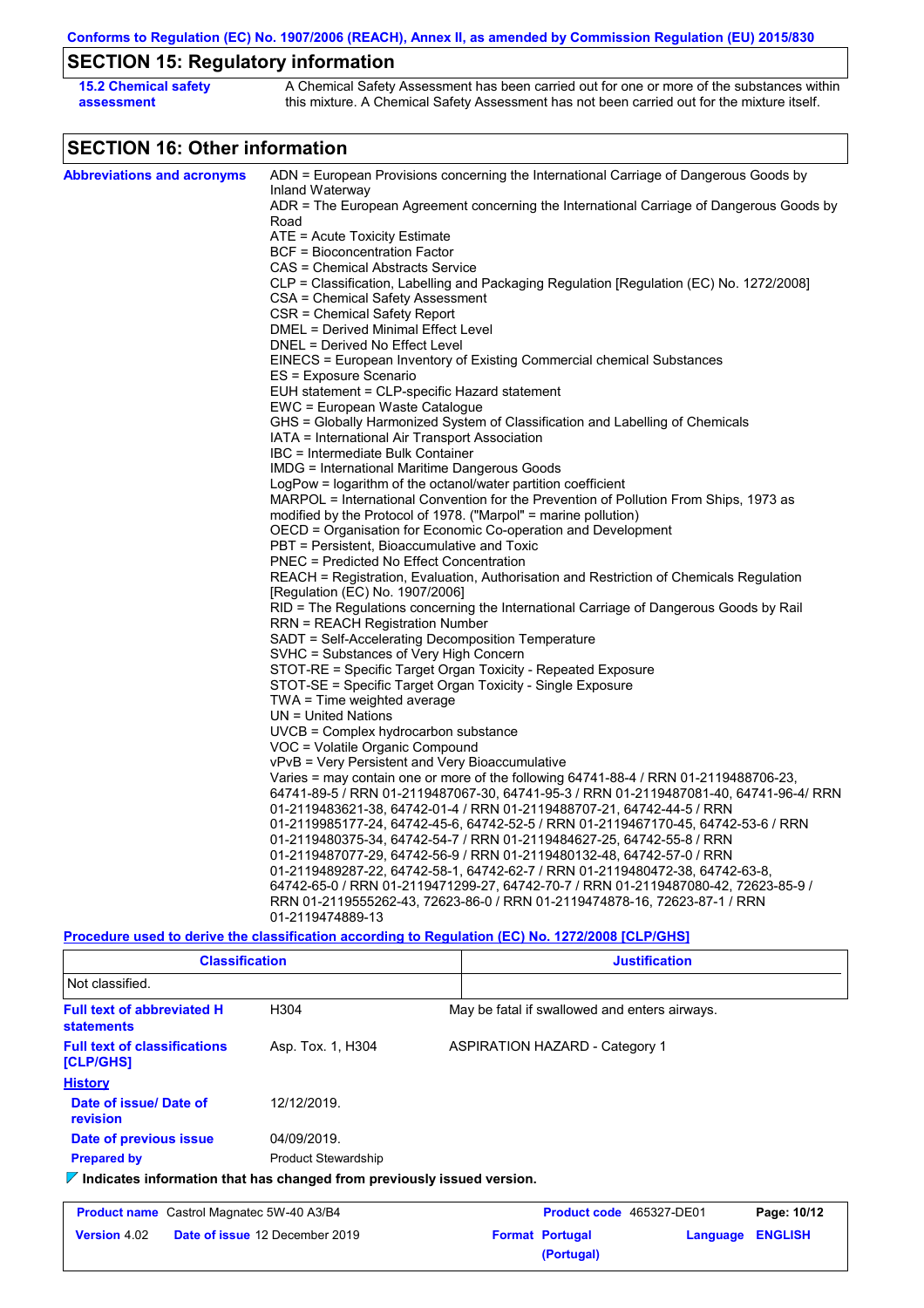## **SECTION 16: Other information**

### **Notice to reader**

All reasonably practicable steps have been taken to ensure this data sheet and the health, safety and environmental information contained in it is accurate as of the date specified below. No warranty or representation, express or implied is made as to the accuracy or completeness of the data and information in this data sheet.

The data and advice given apply when the product is sold for the stated application or applications. You should not use the product other than for the stated application or applications without seeking advice from BP Group.

It is the user's obligation to evaluate and use this product safely and to comply with all applicable laws and regulations. The BP Group shall not be responsible for any damage or injury resulting from use, other than the stated product use of the material, from any failure to adhere to recommendations, or from any hazards inherent in the nature of the material. Purchasers of the product for supply to a third party for use at work, have a duty to take all necessary steps to ensure that any person handling or using the product is provided with the information in this sheet. Employers have a duty to tell employees and others who may be affected of any hazards described in this sheet and of any precautions that should be taken. You can contact the BP Group to ensure that this document is the most current available. Alteration of this document is strictly prohibited.